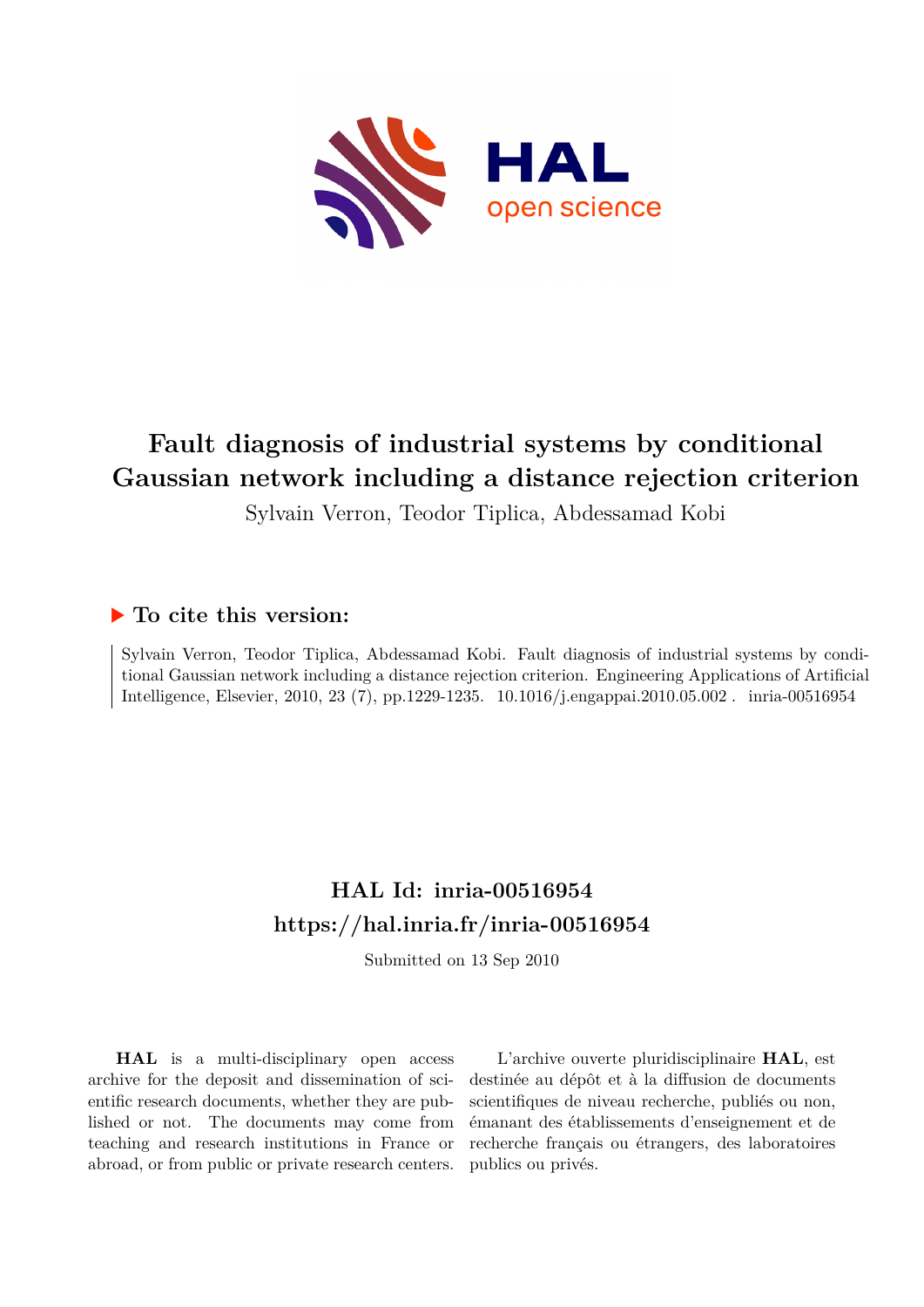# Fault Diagnosis of Industrial Systems by Conditional Gaussian Network including a Distance Rejection Criterion

Sylvain Verron<sup>∗</sup> , Teodor Tiplica, Abdessamad Kobi LASQUO/ISTIA - 62, avenue Notre Dame du Lac - 49000 Angers, France

### Abstract

The purpose of this article is to present a method for industrial process diagnosis with Bayesian network, and more particularly with Conditional Gaussian Network (CGN). The interest of the proposed method is to combine a discriminant analysis and a distance rejection in a CGN in order to detect new types of fault. The performances of this method are evaluated on the data of a benchmark example: the Tennessee Eastman Process. Three kinds of fault are taken into account on this complex process. The challenging objective is to obtain the minimal recognition error rate for these three faults and to obtain sufficient results in rejection of new types of fault.

Key words: Fault Diagnosis; Distance Rejection ;Bayesian Networks; Conditional Gaussian Network

### 1. Introduction

Nowadays, industrial processes are more and more complex. So, they include a lot of sensors. Consequently, an important amount of data can be obtained from a process. A process dealing with many variables can be named multivariate process. But, the monitoring of a multivariate process cannot be reduced to the monitoring of each process variable because the correlations between

<sup>∗</sup>Corresponding author

Email address: sylvain.verron@univ-angers.fr (Sylvain Verron)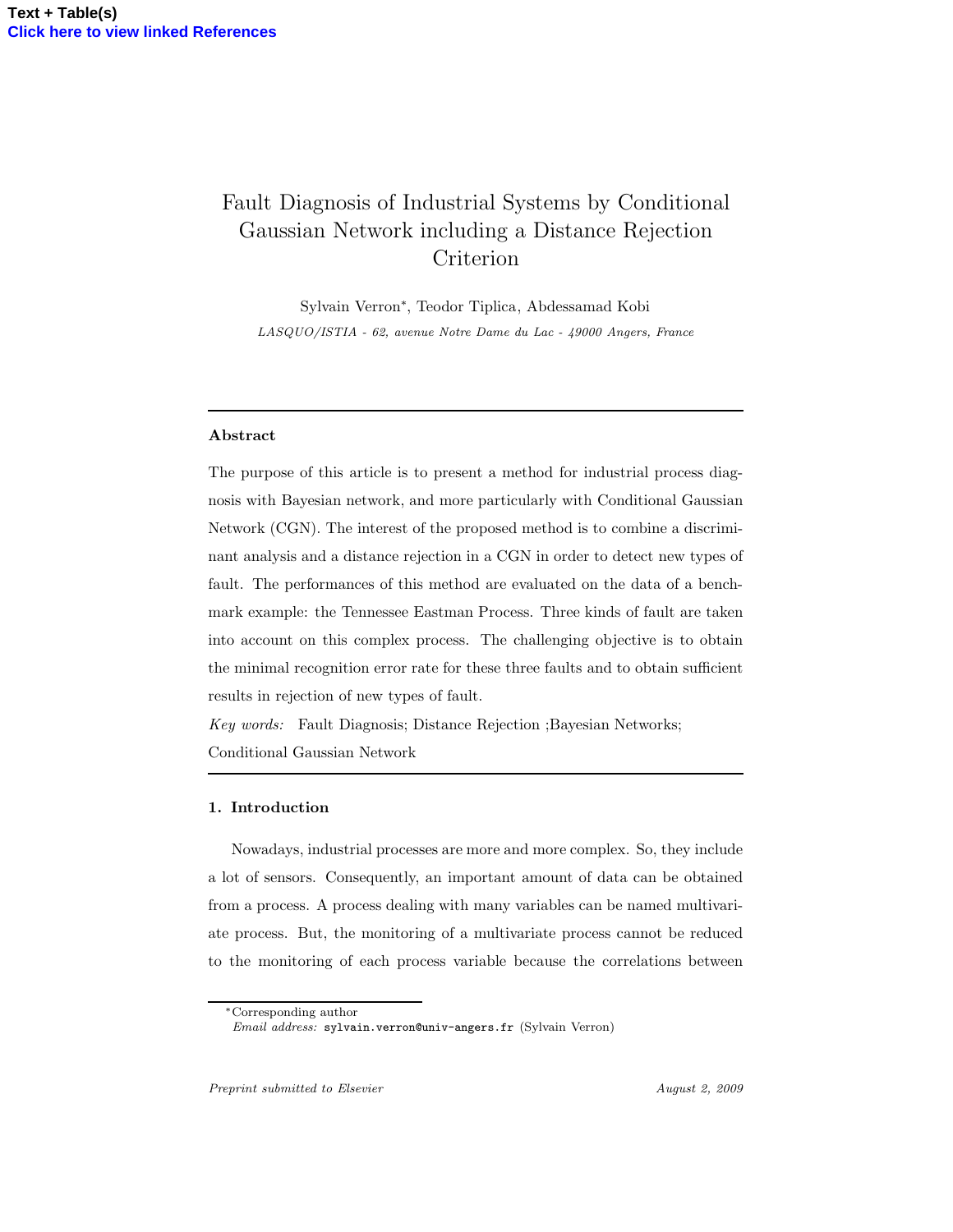the variables have to be taken into account. Process monitoring is an essential task. The final goal of the process monitoring is to reduce variability, and so, to improve the quality of the product (Montgomery (1997)). The process monitoring comprises four procedures: fault detection (decide if the process is under normal condition or out-of-control); fault identification (identify the variables implicated in an observed out-of-control status); fault diagnosis (find the root cause of the disturbance); process recovery (return the process to a normal status).

Three major kinds of approaches exists for process monitoring (Chiang et al. (2001)): data-driven, analytical and knowledge-based. Theoretically, the best method is the analytical one because this method constructs mathematic models of the process. But, for large systems (lots of inputs, outputs and states), obtaining detailed models is almost impossible. In the knowledge-based category are placed methods that are based on qualitative models like fault tree, FMECA, expert systems (Venkatasubramanian et al. (2003)). Finally, data-driven methods are techniques based on rigorous statistical development of process data. Our interest is to monitor large systems, and so, we are concerned with data-driven methods.

In literature, we can find many different data-driven techniques for process control. For the fault detection of industrial processes many methods have been submitted: univariate statistical process control (Shewhart charts) (Shewhart (1931); Montgomery (1997)), multivariate statistical process control ( $T^2$  and Q charts) (Hotelling (1947); Westerhuis et al. (2000)), and some PCA (Principal Component Analysis) based techniques (Jackson (1985)) like Multiway PCA or Moving PCA (Bakshi (1998)). Kano et al. (2002) make comparisons between these different techniques. For the fault identification procedure, one of the better statistical techniques is the MYT decomposition of the  $T^2$  statistic (Mason et al. (1997)). Finally, for the fault diagnosis techniques we can cite the book of Chiang et al. (2001) which presents a lot of them (PCA based techniques, Fisher Discriminant Analysis, PLS based techniques, etc).

The purpose of this article is to present a new method for the diagnosis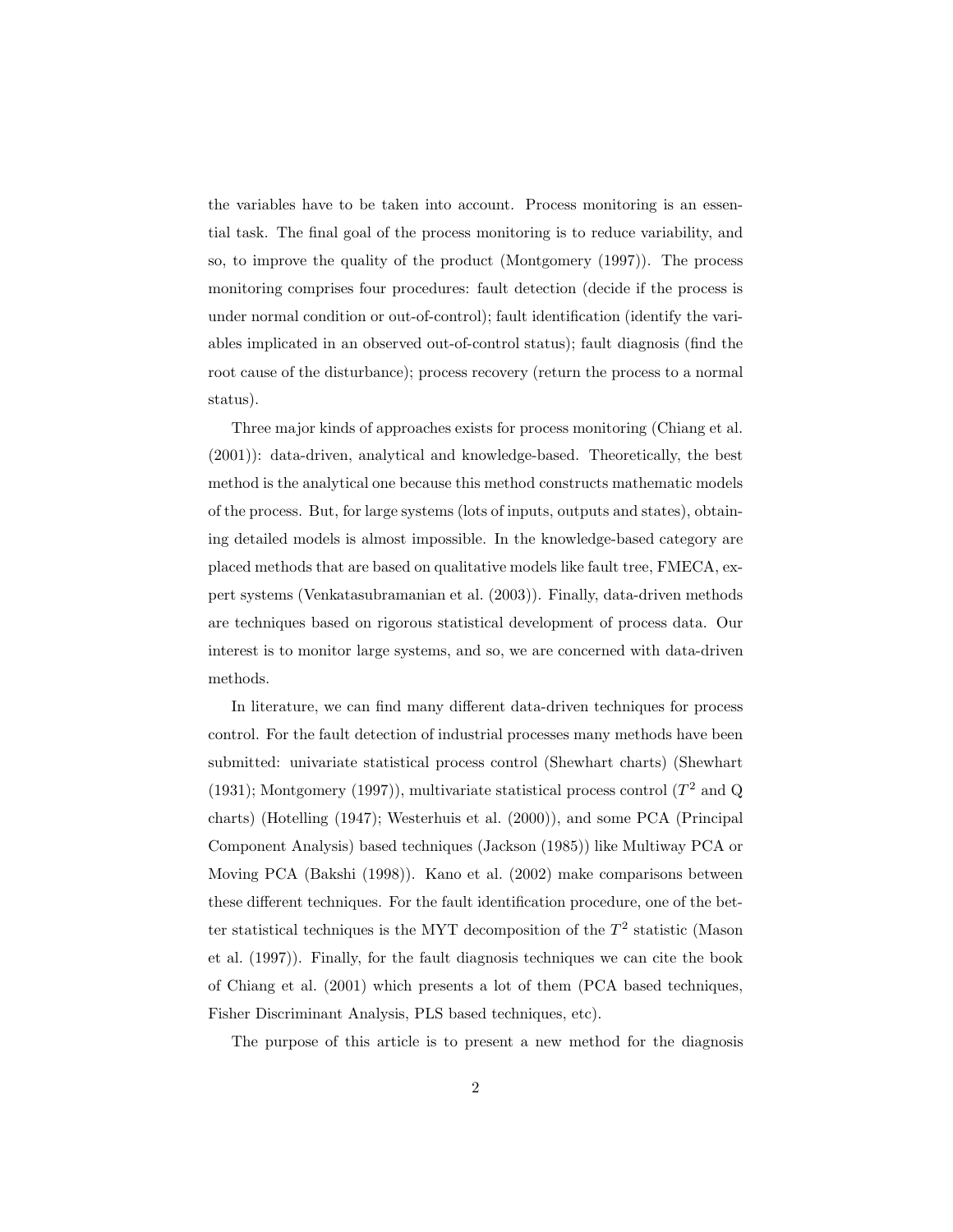of faults in large industrial systems. This method is based on Bayesian networks and particularly Bayesian network classifiers. The major interest of this method is the combination of a discriminant analysis and distance rejections in a Bayesian network in order to detect new types of fault of the system.

The article is structured in the following manner. In section 2, we introduce the classical method to diagnose faults with Bayesian network classifiers. The section 3 gives a method to apply a distance rejection on a fault of a system with a Bayesian network, and presents the combination of this distance rejection with the classical diagnosis with Bayesian network. The section 4 presents an application of the proposed method for diagnosis of three types of fault on the benchmark Tennessee Eastman Problem. Finally, we conclude on interests and limitations of this method, and we present some perspectives of the fault diagnosis with Bayesian network classifiers.

### 2. Bayesian Network for Fault Diagnosis

### 2.1. Fault Diagnosis as classification task

Once a problem (fault) has been detected in the evolution of the process by the mean of a detection method, we need to identify (diagnosis) the belonging class of this fault. Thereby, the diagnosis problem can be viewed as the task to correctly classify this fault in one of the predefined fault classes. The classification task needs the construction of a classifier (a function allocating a class to the observations described by the variables of the system). Two types of classification exist: unsupervised classification which objective is to identify the number and the composition of each class present in the data structure; supervised classification where the number of classes and the belonging class of each observation is known in a learning sample and whose objective is to class new observations to one of the existing classes. For example, given a learning sample of a bivariate system with three different known faults as illustrated in the figure 1, we can easily use supervised classification to classify a new faulty observation. A feature selection can be used in order to select only the most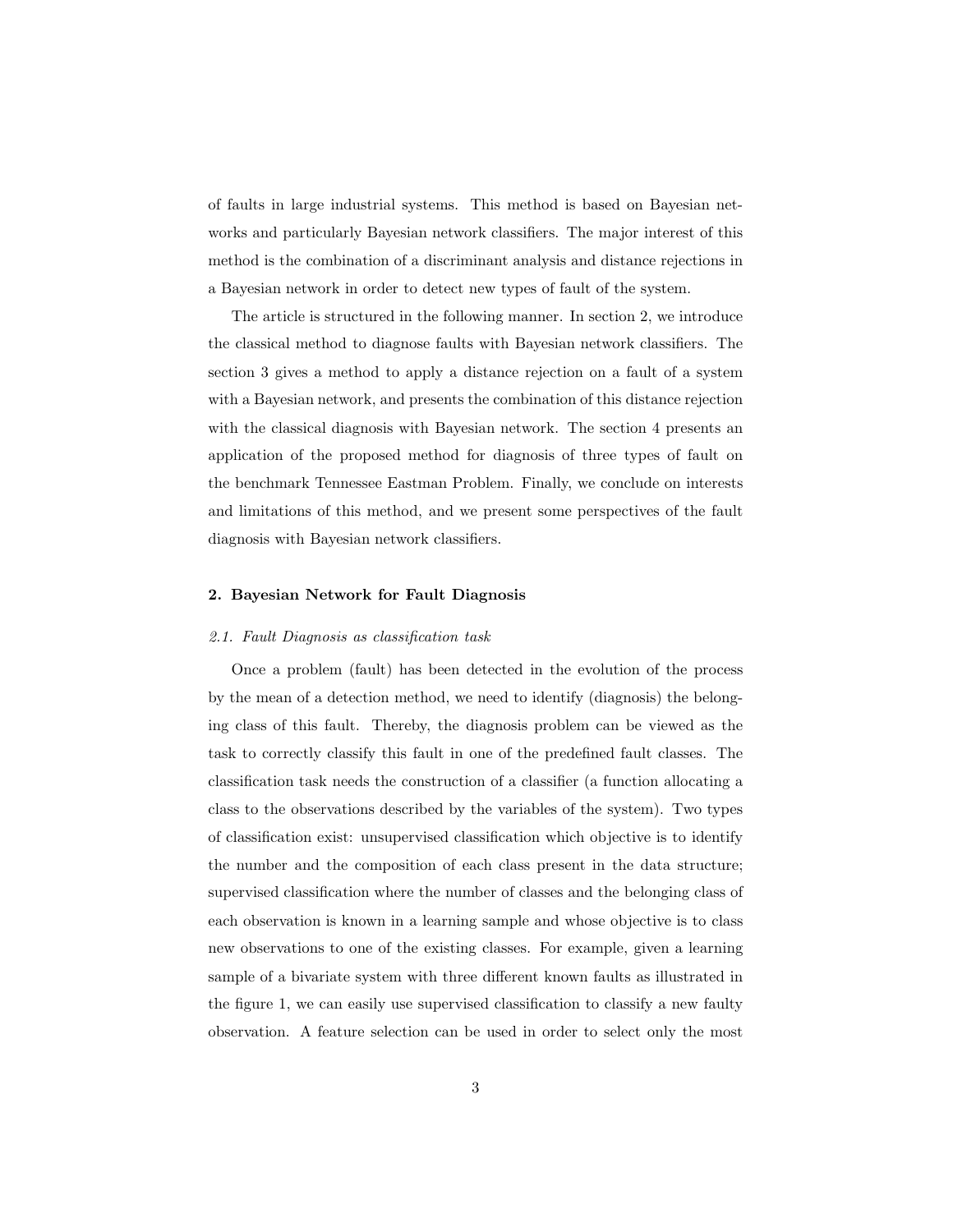informative variables of the problem (Verron et al. (2008)). In this study, we will use the Bayesian network as a supervised classification tool.

### [Figure 1 about here.]

#### 2.2. Bayesian network

A Bayesian Network (BN) (Pearl (1988)) is a probabilistic graphical model where each variable is a node. Edges of the graph represent dependences between linked nodes. A formal definition of Bayesian network (Jensen (1996)) is a couple  ${G, P}$  where:

- $\{G\}$  is a directed acyclic graph, whose nodes are random variables  $\boldsymbol{X} = \{X_1, X_2, \ldots, X_n\}$ and whose missing edges represent conditional independences between the variables,
- ${P}$  is a set of conditional probability distributions (one for each variable):  $P = \{p(x_1|pa(x_1)), \ldots, p(x_n|pa(x_n))\}$  where  $pa(x_i)$  is the set of parents of the node  $X_i$ .

The set P defines the joint probability distribution as:

$$
p(\boldsymbol{x}) = \prod_{i=1}^{n} p(x_i | pa(x_i))
$$
\n(1)

Theorically, variables  $X_1, X_2, \ldots, X_n$  can be discrete or continuous. But, in practice, for exact computation, only the discrete and the Gaussian case can be treated. Such a network is often called Conditional Gaussian Network (CGN). In this context, to ensure availability of exact computation methods, discrete variables are not allowed to have continuous parents (see Lauritzen and Jensen (2001); Madsen (2008)).

Practically, the conditional probability distribution is described for each node by his Conditional Probability Table (CPT). In a CGN, three cases of CPT can be found. The first one is for a discrete variable with discrete parents. By example, we take the case of two discrete variables  $A$  and  $B$  of respective dimensions a and b (with  $a_1, a_2, \ldots, a_a$  the different modalities of A, and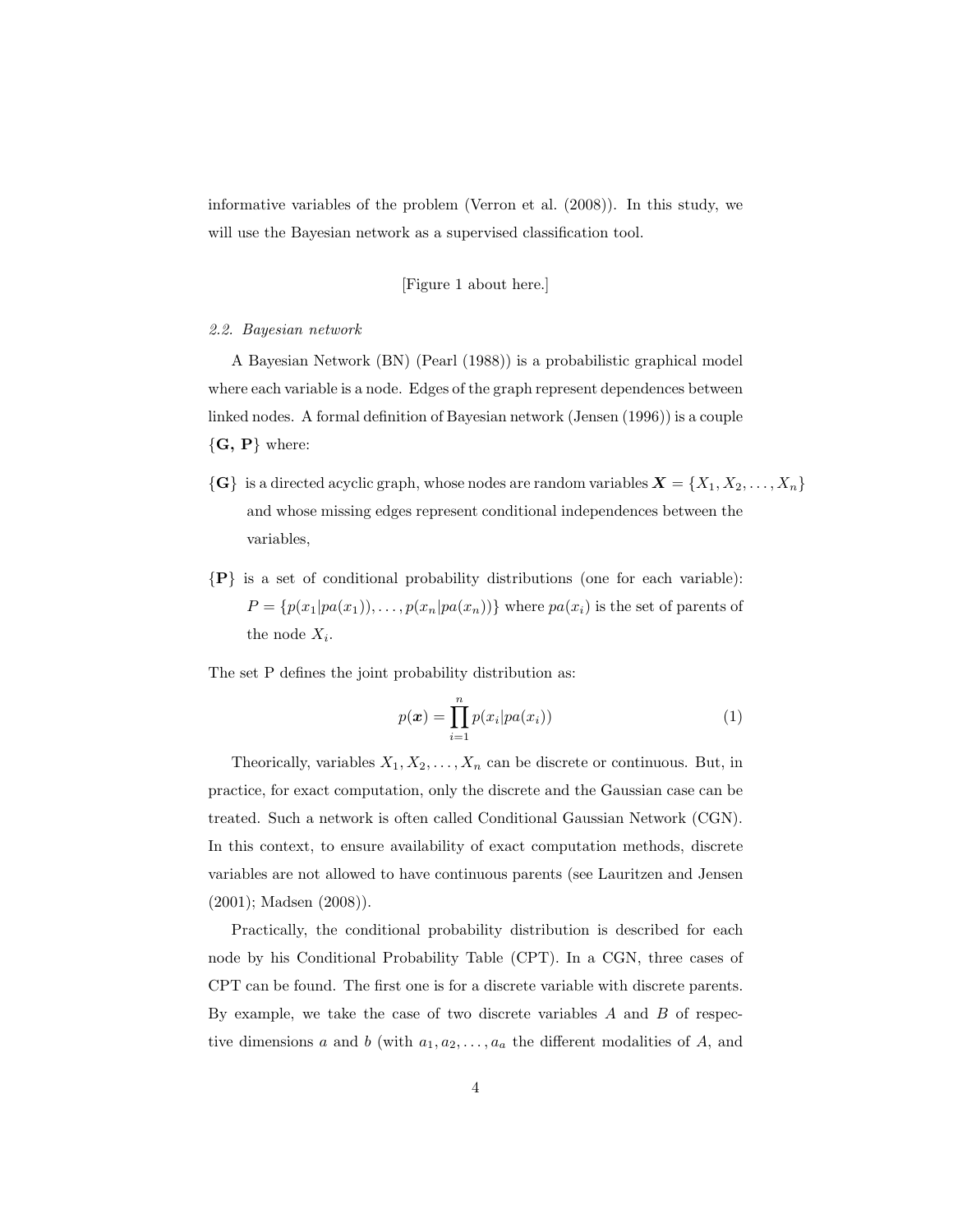$b_1, b_2, \ldots, b_b$  the different modalities of B). If A is parent of B, then the CPT of B is represented in table 1.

### [Table 1 about here.]

We can see that the utility of the CPT is to condense the informations about the relations of B with his parents. We can denote that the dimension of this CPT is  $a \times b$ . In general the dimension of the CPT of a discrete node (dimension x) with p parents (discrete)  $Y_1, Y_2, \ldots, Y_p$  (dimension  $y_1, y_2, \ldots, y_p$ ) is  $x \prod_{i=1}^p y_i$ .

The second case of CPT is for a continuous variable with discrete parents. Assuming that  $B$  is a Gaussian variable, and that  $A$  is a discrete parent of  $B$ with a modalities, the CPT of  $B$  can be represented as in the table 2 where  $P(B|a_1) \sim \mathcal{N}(\mu_{a_1}, \Sigma_{a_1})$  indicates that B conditioned to  $A = a_i$  follows a multivariate normal density function with parameters  $\mu_{a_i}$  and  $\Sigma_{a_i}$ . If we have more than one discrete parent, the CPT of B will be composed of  $\prod_{i=1}^{p} y_i$  Gaussian distribution where  $y_i$  represents the respective number of modalities of the parent nodes  $Y_1, Y_2, \ldots, Y_p$ .

### [Table 2 about here.]

The third case is when a continuous node B has a continuous parent A. In this case, we obtain a linear regression and we can write, for a fixed value  $a$  of A, that B follows a Gaussian distribution  $P(B|A = a) \sim \mathcal{N}(\mu_B + \beta \times a; \Sigma_B)$ where  $\beta$  is the regression coefficient. Evidently, the three different cases of CPT enumerated can be combined for different cases where a continuous variable has several discrete parents and several continuous (Gaussian) parents.

The classical use of a Bayesian network (or Conditional Gaussian Network) is to enter evidence in the network (an evidence is the observation of the values of a set of variables). Thus, the information given by the evidence is propagated in the network in order to update the knowledge and obtain a posteriori probabilities on the non-observed variables. This propagation mechanism is called inference. As its name suggests, in a Bayesian network, the inference is based on the Bayes rule. Many inference algorithms (exact or approximate) have been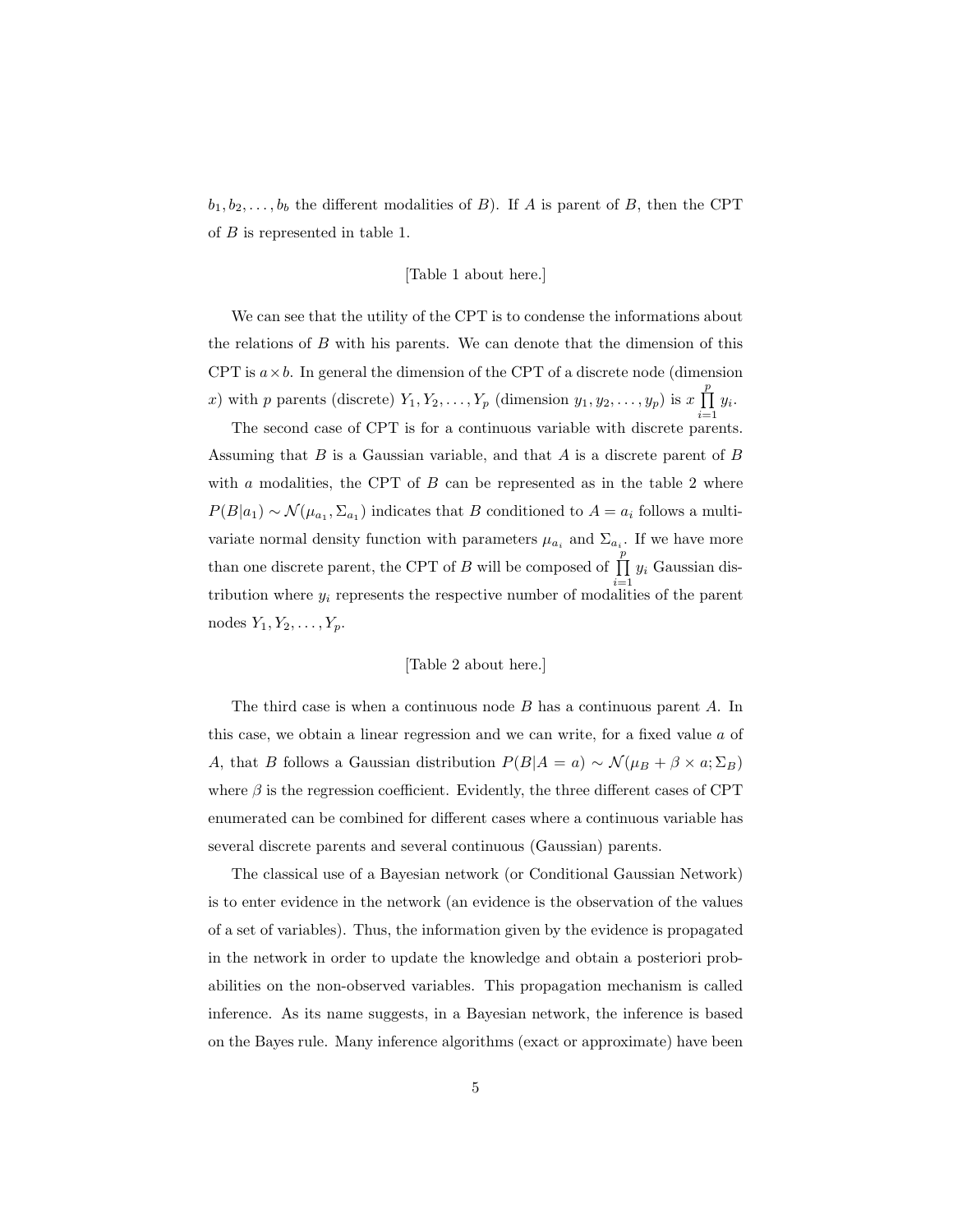developed, but one of the more exploited is the junction tree algorithm (Jensen et al. (1990)).

In this article, we propose a method exploiting a CGN in order to diagnose a system, and particularly in the difficult case of simultaneous faults.

### 2.3. Conditional Gaussian Network for fault diagnosis

In the context of the diagnosis of industrial systems, Bayesian networks and Conditional Gaussian Networks have been already used and give convenient results compared to other classification tools like support vector machines, neural networks or k-nearest neighborhoods (Pernkopf (2005); Perzyk et al. (2005); Tiplica et al. (2006); Verron et al. (2007b,d)). As the performances of the CGN have been previously demonstrated (Verron et al.  $(2007b,d)$ ), we choose this classifier in this article which is equivalent to a Discriminant Analysis (DA). So, we name the class node  $DA$  (coding the different known faults of the system), and the observation node  $\boldsymbol{X}$  (a normal multivariate node). The figure 2 presents the CGN equivalent to a discriminant analysis, with the probability tables associated to each node. To simplify, the a priori probability of each class  $F_i$  is fixed to  $p(F_i) = \frac{1}{k}$ . The node **X** follows the different normal probability densities  $(N)$  conditionally to the class of DA, where  $\mu_i$  is the mean vector of the fault  $F_i$ ,  $\Sigma_i$  is the covariance matrix of the fault  $F_i$ .  $\mu_i$  and  $\Sigma_i$  are estimated on the fault database by Maximum Likelihood Estimation (MLE) (Duda et al. (2001)). On the simple example of the figure 1, the CGN gives the different areas of classification of the figure 3.

[Figure 2 about here.]

### [Figure 3 about here.]

As we mentioned previously, an objective of a fault diagnosis method is to classify new observations to one of the existing classes. But, in certain cases, the observation may be a new type of fault (unknown or unseen before). This is the case when the observation is distant of any known class of fault (example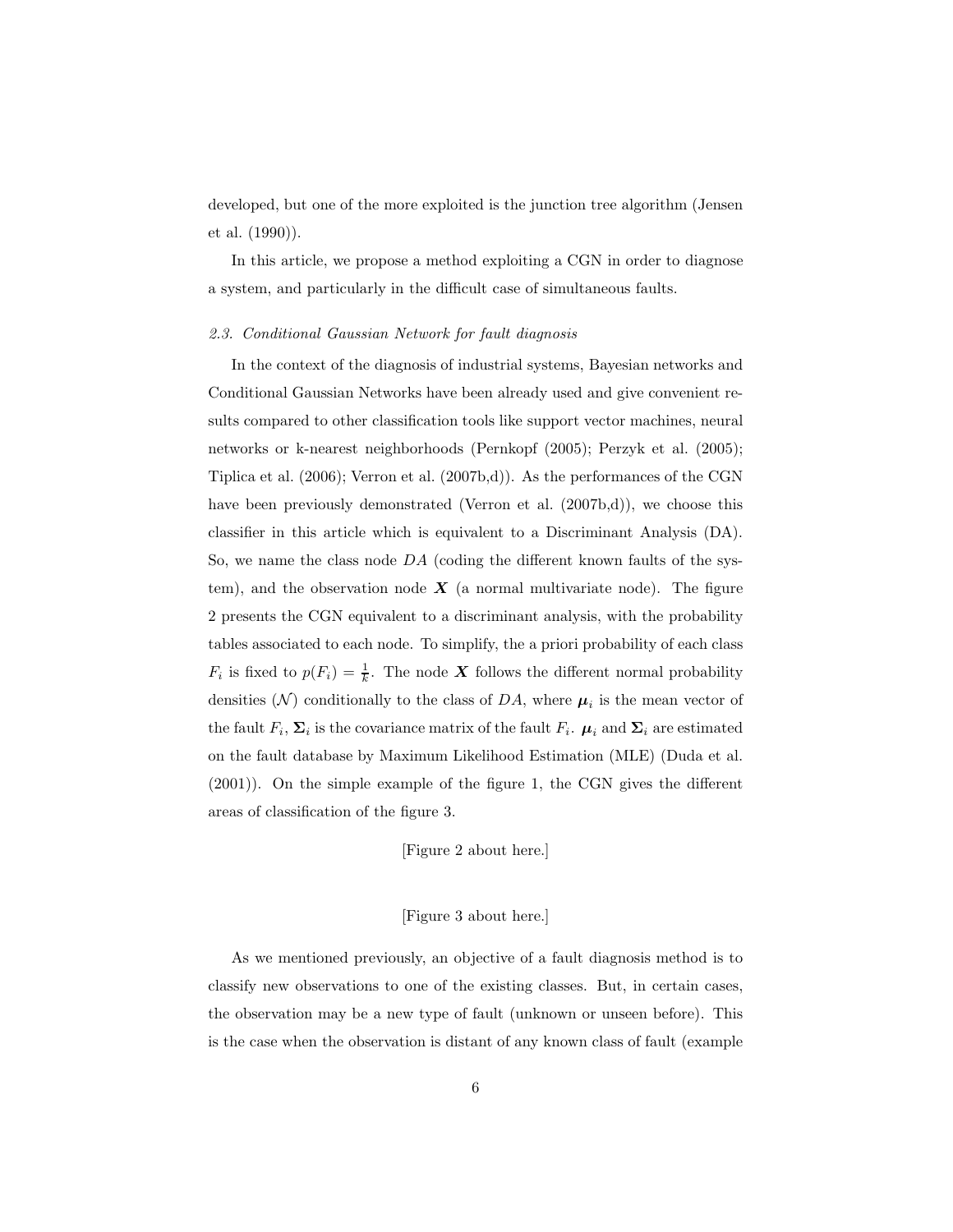of the point A in figure 1). In order to detect these new types of fault, we have to use a criterion called distance rejection (see Denoeux et al. (1997)). Next, we will see how to take into account this criterion in a CGN, and how to combine it with the diagnosis of the previous CGN.

### 3. Integration of Distance Rejection

### 3.1. Distance rejection in a CGN

Assuming one class of fault (Gaussian), the rejection of an observation is equivalent to a  $T^2$  control chart (Hotelling (1947)) on the data of this fault. In previous works (Verron et al. (2007c,a)), we have demonstrated that a  $T^2$ control chart could be modelized with a Bayesian network, and more particularly with a CGN. Assuming  $\mu_i$  the mean vector and  $\Sigma_i$  the covariance matrix of the fault  $F_i$ , we can monitor the fault  $F_i$  with the following rule : if  $p(F_i =$  $True|\boldsymbol{x})$  <  $p(F_i = True)$  then the observation  $\boldsymbol{x}$  can not be attribute to the fault  $F_i$  (distance rejection for the fault  $F_i$ ). For that, one can use the CGN of the figure 4.

### [Figure 4 about here.]

In the figure 4, we can see that a coefficient  $c$  is implicated in the distance rejection. This coefficient is the root (non equal to 1) of the following equation:

$$
1 - c + \frac{pc}{CL} \ln(c) = 0 \tag{2}
$$

where  $p$  is the dimension of the system, and  $CL$  is the control limit of the  $T<sup>2</sup>$ control chart. For a detailed demonstration of the equation 2, see appendix A. In numerous cases, CL is equal to  $\chi^2_{\alpha,p}$ , the quantile to the  $\alpha$  value of the  $\chi^2$ distribution with p degree of freedom (Montgomery (1997)). So,  $\alpha$  allows tuning the distance rejection: the higher is  $\alpha$ , the stronger is the distance rejection.

#### 3.2. Fault diagnosis with distance rejection in a Bayesian network

It is possible to combine a discriminant analysis and the distance rejection notion in a CGN. Indeed, we have the probabilities associated with the different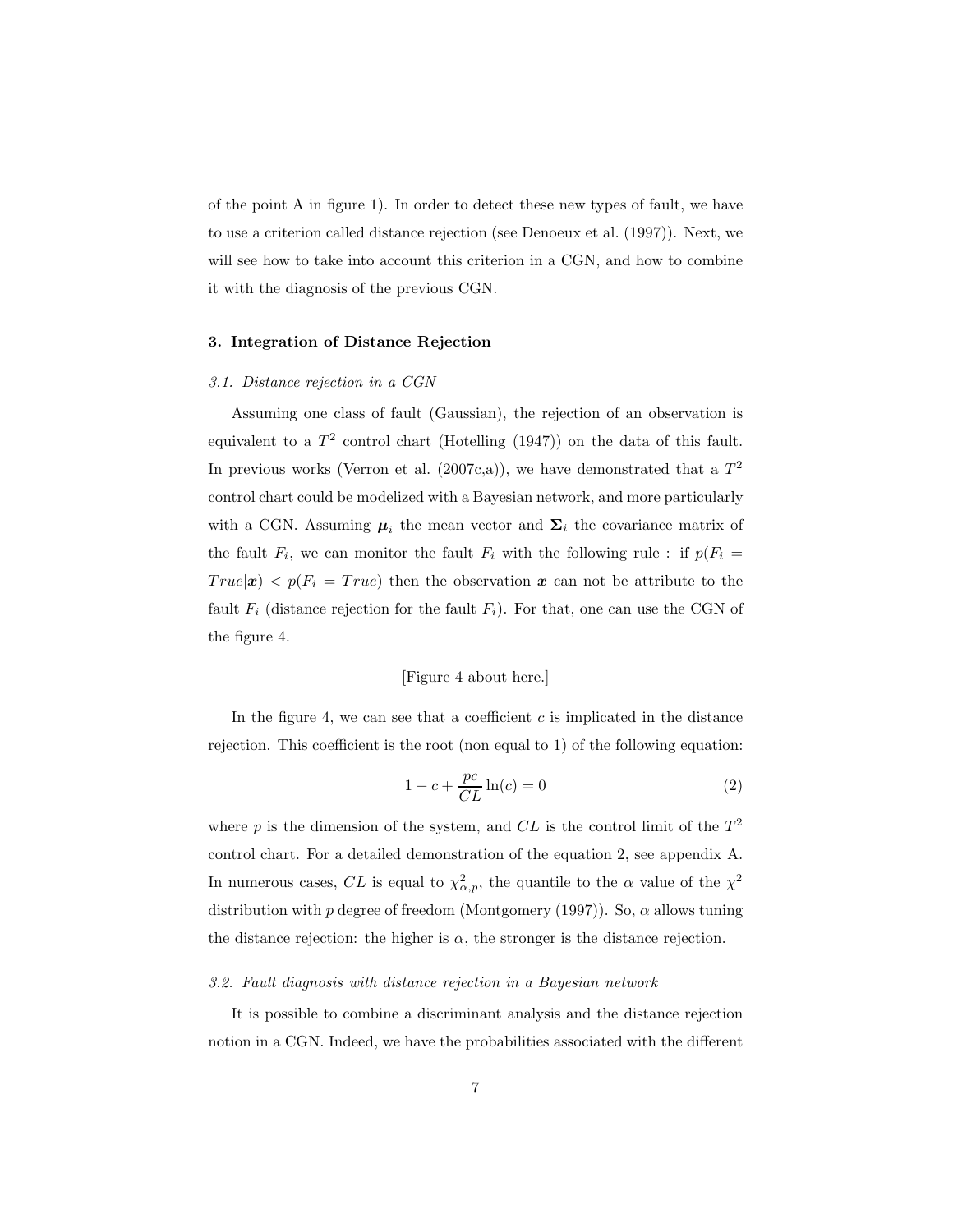known faults (discriminant analysis), and we can know if a suspected observation can be attribute to none, one or several types of fault (distance rejection on each type of fault). The figure 5 presents the CGN proposed for the fault diagnosis with integration of distance rejection.

### [Figure 5 about here.]

In the previous section, we have already detailed the different conditional probabilities tables of nodes  $\boldsymbol{X}$ . We will study the other conditional probabilities tables implicated in the figure 5.

Firstly, we can see that a node has been added: the node " $D$ ", as Diagnosis. This node represents the final decision concerning the suspected observation. This node has  $k + 1$  modalities one for each existing fault  $(F_i)$  and one for a New type of Fault NF. The a priori probabilities table of this node is fixed in order to not advantage any modality. As we can see on the table 3, each modality has the same a priori probability :  $\frac{1}{k+1}$ .

### [Table 3 about here.]

Each node  $F_i$  has the conditional probabilities table of the table 4. We have set the different probabilities in order to respect the following rules :

- if  $D = F_i$ , then it is certain that the observation is from fault  $F_i$ ,
- if  $D = NF$ , then it is certain that the observation is not from fault  $F_i$ ,
- if  $D = F_j$ , then it is certain that the observation is not from fault  $F_i$ .

### [Table 4 about here.]

The table 5 presents the conditional probabilities table of the node DA. We can see that the knowledge of a fault  $F_i$  at the node  $D$  allows to set the knowledge of the node DA, expressed by  $P(DA = F_i | D = F_i) = 1$ . But, the knowledge on  $D$  of a new type of fault  $NF$  do not give any information for the discrimination between the different faults  $F_i$  of the node DA, so we fix the  $P(DA = F_i | D = NF) = \frac{1}{k}$  for each fault  $F_i$ .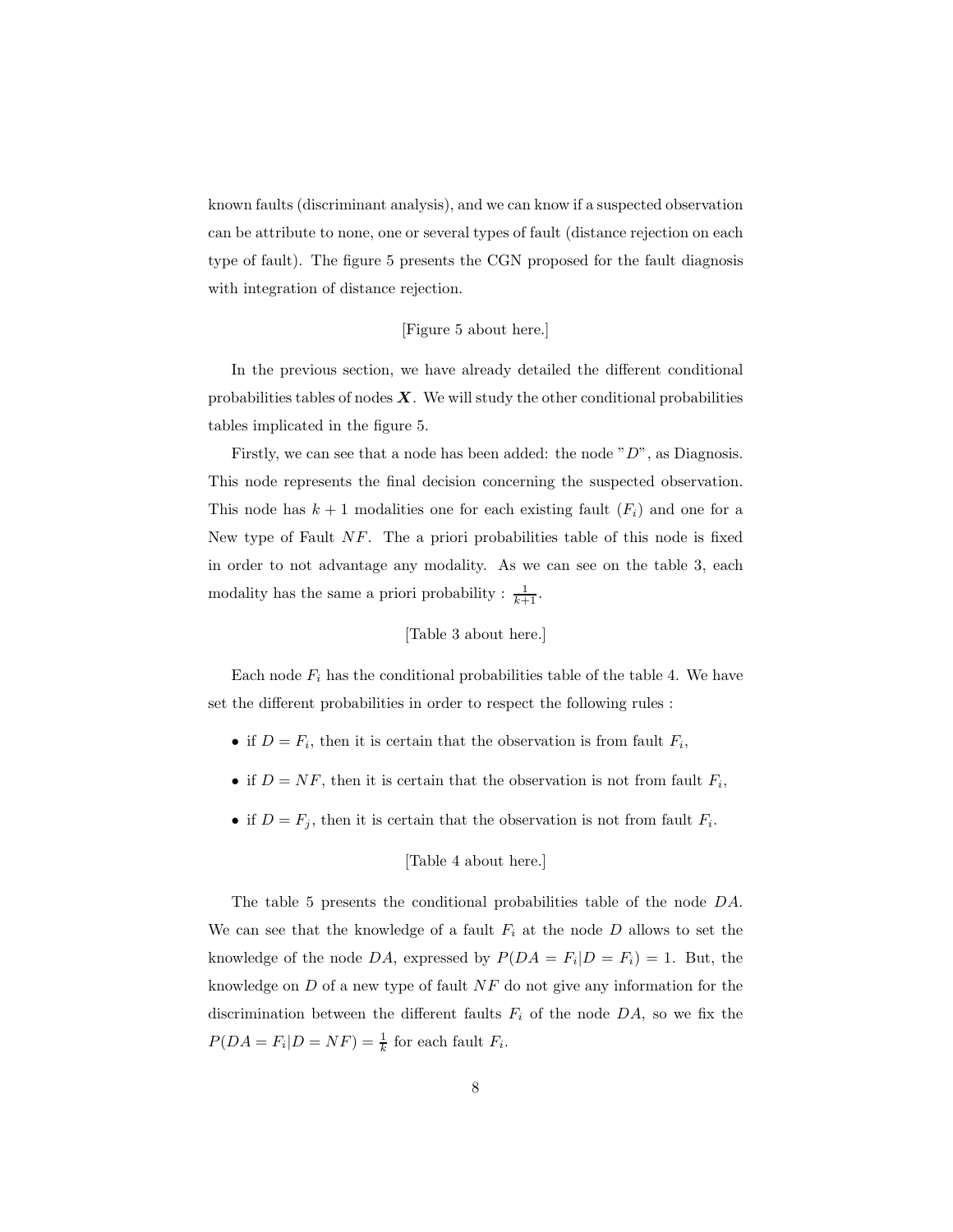### [Table 5 about here.]

The interest of the Diagnosis node  $D$  is to add the different results of distance rejection to the result of the discriminant analysis. The application of the network of the figure 5 to the bivariate example gives the figure 6. On this simple example, we well see that the classification space has a new area corresponding to the space location of new type of fault  $(NF)$ .

### [Figure 6 about here.]

Now, we will see an application of this approach on a benchmark problem: the Tennessee Eastman Process (figure 7).

[Figure 7 about here.]

### 4. Application to the TEP

### 4.1. Presentation of the TEP

We have tested our approach on the Tennessee Eastman Process. The Tennessee Eastman Process (TEP) is a chemical process. It is not a real process but a simulation of a process that was created by the Eastman Chemical Company to provide a realistic industrial process in order to evaluate process control and monitoring methods. Article of Downs and Vogel (1993) entirely describes this process. Authors also give the Fortran code of the simulation of the process. Ricker (1996) has implemented the simulation on Matlab. The TEP is composed of five major operation units: a reactor, a condenser, a compressor, a stripper and a separator. Four gaseous reactant A, C, D, E and an inert B are fed to the reactor where the liquid products F, G and H are formed. This process has 12 input variables and 41 output variables. The TEP has 20 types of identified faults. So, this process is ideal to test monitoring methods. But, it is also a benchmark problem for control techniques because it is open-loop unstable. Many articles (authors) present the TEP and test their approaches on it. For example, in fault detection, we can cite Kano et al. (2002) and Kruger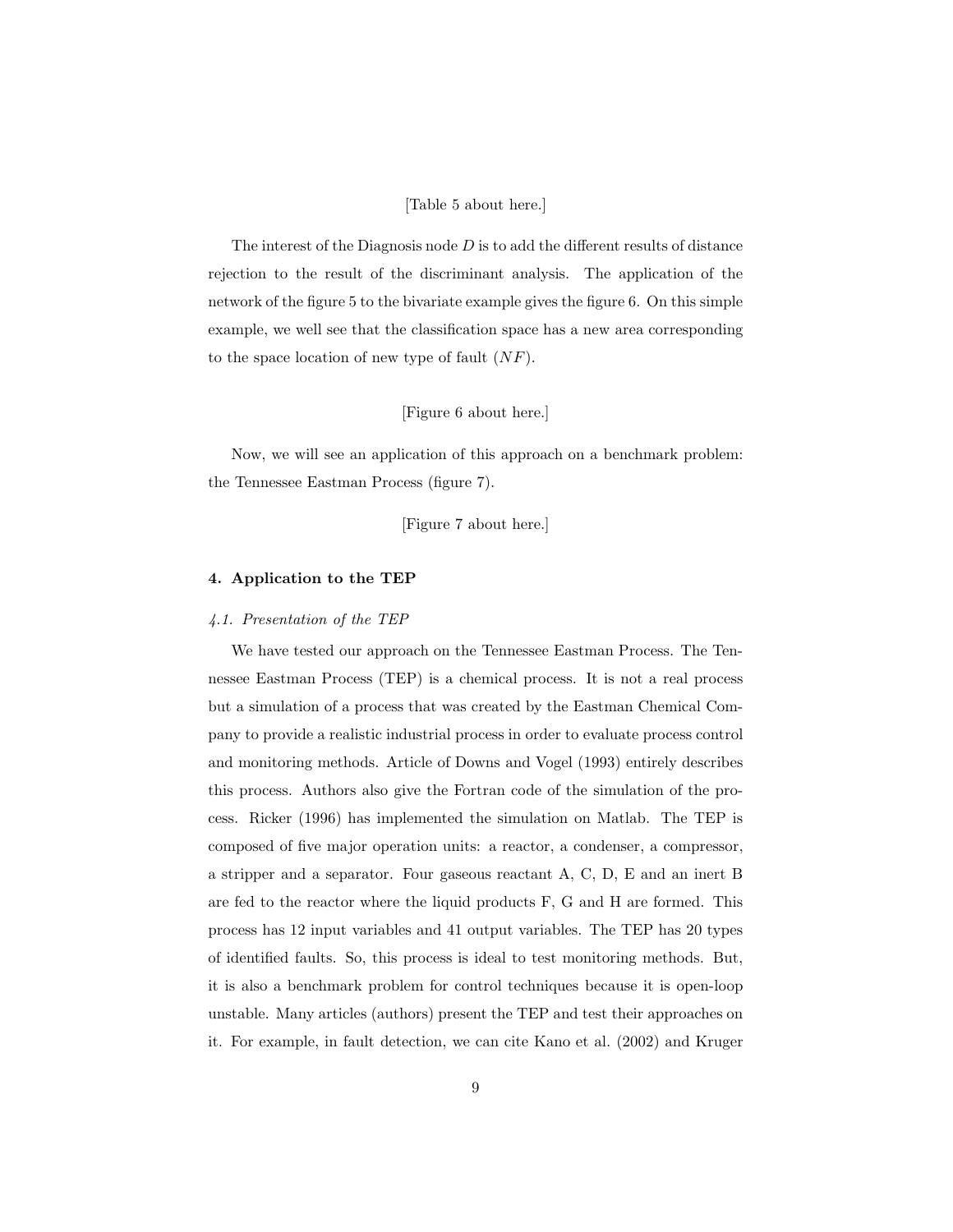et al. (2004). Some fault diagnosis techniques have also been tested on the TEP (Chiang et al. (2001, 2004); Kulkarni et al. (2005); Maurya et al. (2007)) with the plant-wide control structure recommended in Lyman and Georgakis (1995). In Chiang et al. (2004) and Kulkarni et al. (2005), authors focus on only 3 types of fault and give the datasets they used. For this reason, we will take the same data that in these articles and compare our approach to those of the others.

As we said, we have taken into account 3 types of faults: fault 4, 9 and 11 (see table 6). These three types of fault are good representations of overlapping data and so, are not easy to classify. As indicated on the table 6, each type of fault is composed of 2 datasets: a training sample and a testing sample, containing respectively 480 and 800 observations. We precise that in the next part of this paper all computations have been made on Matlab with the BNT (BayesNet Toolbox) developed by Murphy (2001).

### [Table 6 about here.]

### 4.2. Proposed approach without distance rejection

In the first part of this application, we have applied the proposed approach without the integration of the distance rejection. In an objective evaluation purpose of our procedure and to compare it with the results of other published methods (like Support Vector Machines), we classified 2400 new observations (800 of each type of fault) of the TEP. The results are given in the table 7. For the Bayesian network (BN) approach, we compute the misclassification rate (percentage of observations which are not well classified). We are also giving the results of other methods on the same data. The results for the FDA (Fisher Discriminant Analysis), SVM (Support Vector Machines), PSVM (Proximal Support Vector Machines) and ISVM (Independent Support Vector Machines) methods are extracted from Chiang et al. (2004) and Kulkarni et al. (2005).

### [Table 7 about here.]

On the table 7, we can observe that the BN approach outperforms all the others methods. The confusion matrix for the Bayesian network is given on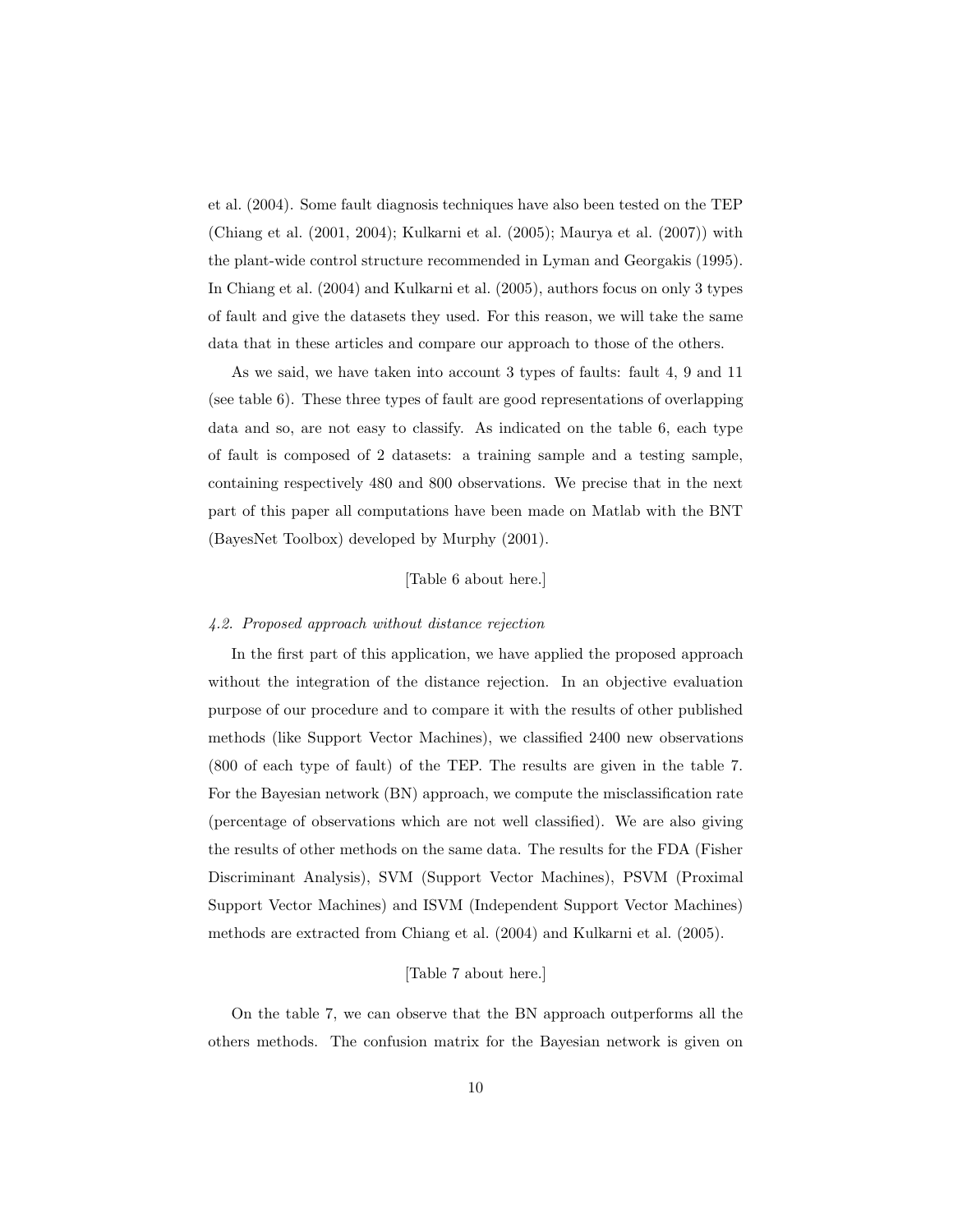table 8 and gives us the possibility to see how the discrimination of the different faults is done. Each column of the matrix represents the instances in a predicted class, while each row represents the instances in an actual class. For example, for 800 tested observations of fault 4, the diagnosis procedure gives 141 observations as the fault 11, and 659 observations as the fault 4, so 17.62% (141/800) of misclassified observations for the fault 4. Considering the three faults, the misclassification rate is  $18.87\% \left( \frac{28+66+141+218}{2400} \right)$ .

### [Table 8 about here.]

#### 4.3. Integration of distance rejection

In this second part, the distance rejection is taken into account and we fix  $\alpha$  to 0.001 for each known fault. The CGN has to classify 800 new observations of some characteristic faults of the TEP (namely Fault 7, 8, 10, 12, 13, and 14) for a total of  $800 \times 6 = 4800$  new observations (new types of fault). The table 9 represents the confusion matrix for this case where the label NF means New type of Fault.

### [Table 9 about here.]

The table 9 shows the results of the integration of the distance rejection in the Bayesian network. We can see that the discrimination of the three known faults is not really affected by this integration. Indeed, the misclassification rate for this 3 faults is  $19.62\% \left( \frac{654+580+695}{2400} \right)$ , instead of  $18.87\%$  previously (without the distance rejection). Moreover, this table shows correctly the advantage of this approach since 4352 observations on 4800 have been correctly classified as a new type of fault  $NF$  (classification error rate of 9.33%). In this case, an unsupervised classification tool as the k-mean algorithm would be able to identify the different classes of these observations. Finally, we can say that the proposed CGN allows to detect new types of fault (detection in more than 90% of the cases), without losing performances of discrimination between known faults (error rate of 18.87% has increased to 19.62%). So, this CGN is able to take into account distance rejection with minor loss of perfomances.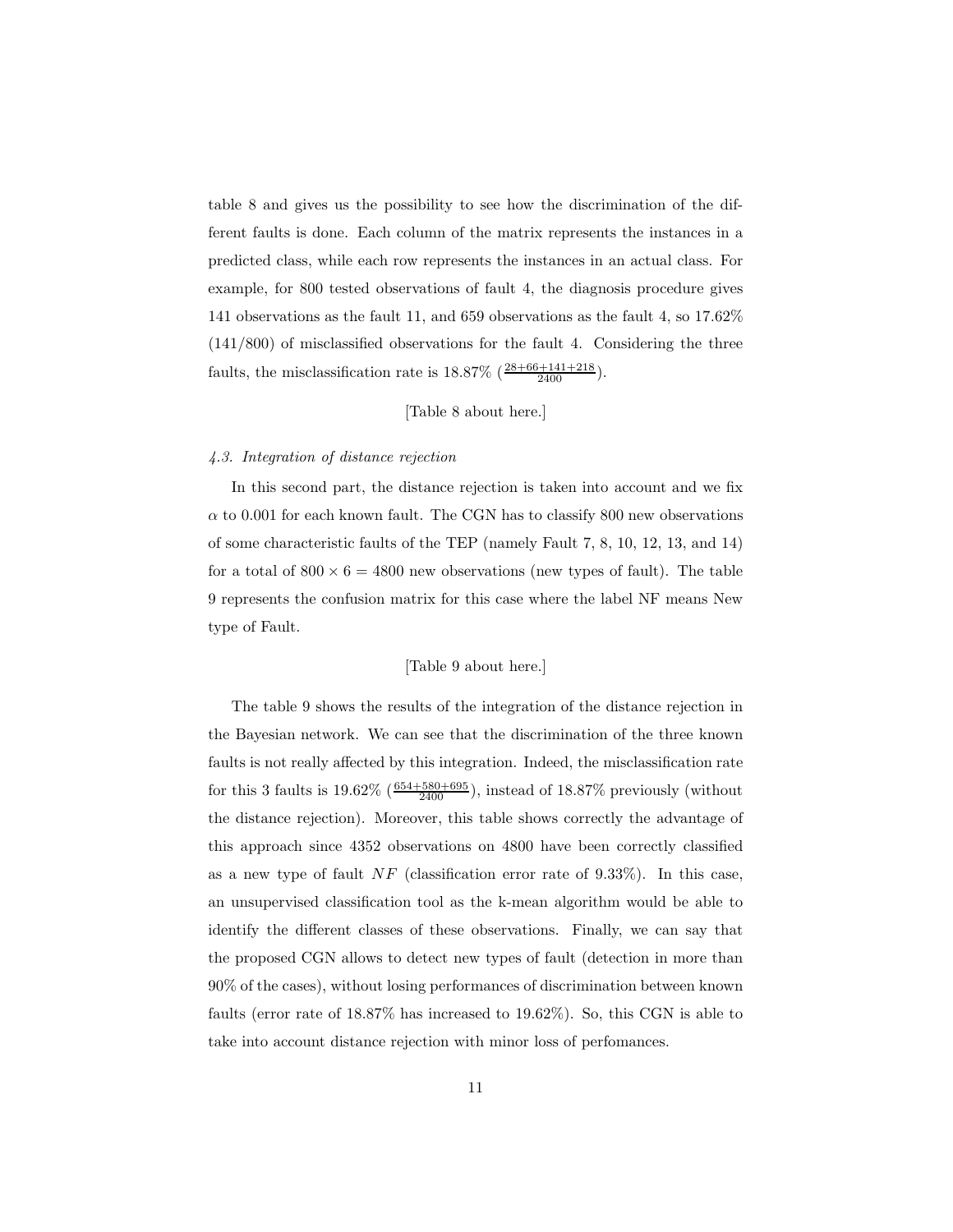### 5. Conclusions and Outlooks

The main interest of this article is the presentation of a new method for the fault diagnosis of industrial processes. This method uses a faults database to construct a Conditional Gaussian Network. This CGN is able to discriminate between the different known faults of the system, but is also able to recognize some new types of fault on the system. The performances of this approach have been tested on a concrete example: the Tennessee Eastman Process. The results of the method are good and outperform some previous results of other published methods.

The evident outlook of the proposed approach is the extension to the Gaussian Models Mixture (GMM) (McLachlan and Basford (1988)) in order to take into account some non normal classes. Indeed, GMM can be easily modelized in a CGN for classification task. But, analytically, distance rejection of a GMM is a problem. This can be an interesting research field.

### A. Coefficient c demonstration

This appendix presents the demonstration of the equation 2.

As in the case of the  $T^2$  control chart Montgomery (1997), we will fix a threshold (Control Limit CL for the control chart) on the a posteriori probabilities allowing to take decisions on the process: if, for a given observation x, the a posteriori probability to be allocated to  $F_i$   $(P(F_i|x))$  is greater than the a priori probability to be allocated to  $F_i$   $(P(F_i))$ , then this observation is allocated to  $F_i$ . This rule can be rewritten as:  $\mathbf{x} \in F_i$  if  $P(F_i|\mathbf{x}) > P(F_i)$ , or equivalently  $x \in F_i$  if  $P(F_i|x) < P(F_i)$ . The objective of the following developments is to define c in order to obtain the equivalence between the CGN and the multivariate  $T^2$  control chart.

We want to keep the following decision rule:

$$
x \in F_i \quad if \quad T^2 < CL \tag{3}
$$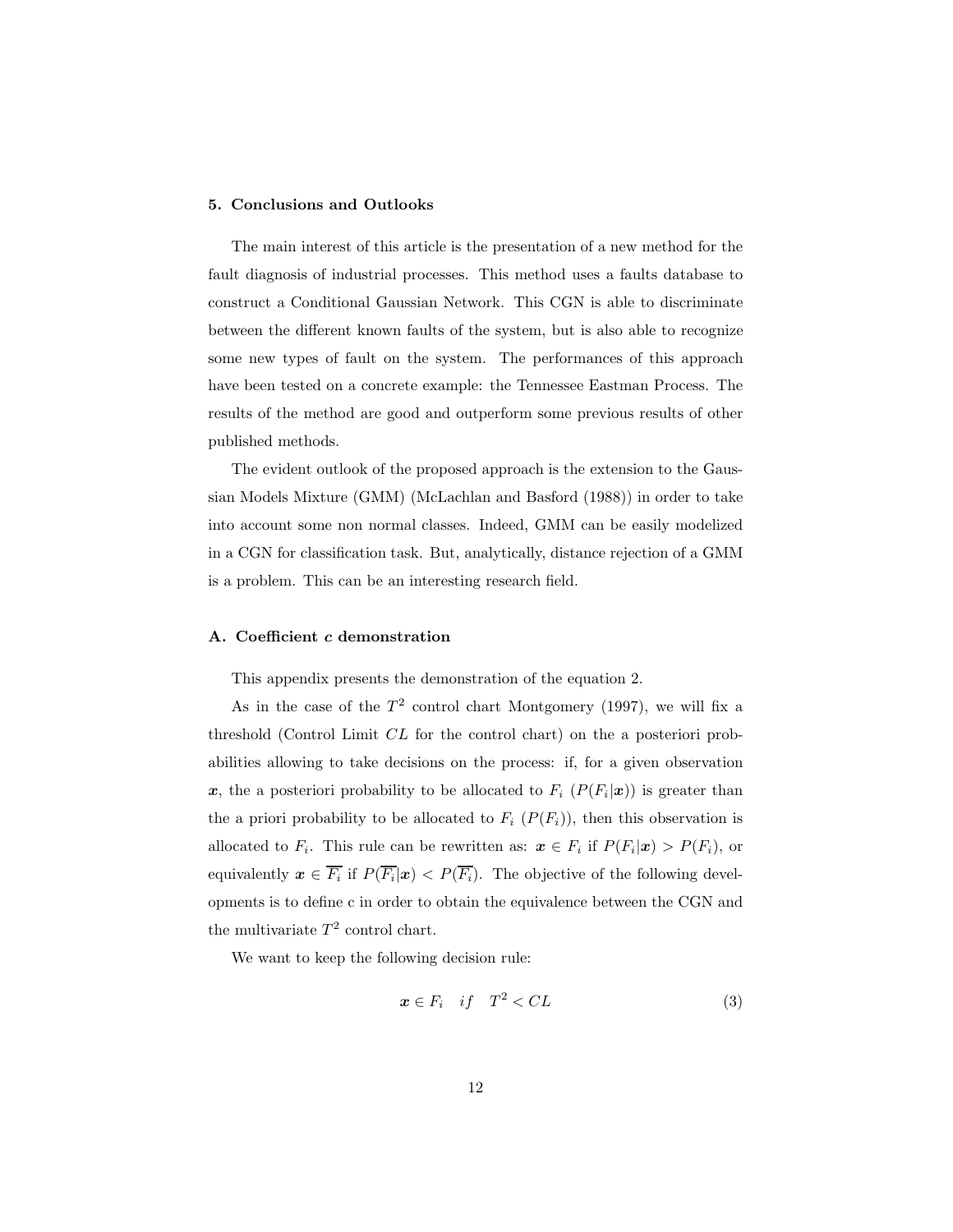with this decision rule:

$$
\boldsymbol{x} \in F_i \quad \text{if} \quad P(F_i|\boldsymbol{x}) > P(F_i) \tag{4}
$$

We develop the second decision rule:

$$
P(F_i|\mathbf{x}) > P(F_i)
$$
  
\n
$$
P(F_i|\mathbf{x}) > (P(F_i))(P(F_i|\mathbf{x}) + P(\overline{F_i}|\mathbf{x}))
$$
  
\n
$$
P(F_i|\mathbf{x}) > P(F_i)P(F_i|\mathbf{x}) + P(F_i)P(\overline{F_i}|\mathbf{x})
$$
  
\n
$$
P(F_i|\mathbf{x}) - P(F_i)P(F_i|\mathbf{x}) > P(F_i)P(\overline{F_i}|\mathbf{x})
$$
  
\n
$$
P(F_i|\mathbf{x})(1 - P(F_i) > P(F_i)P(\overline{F_i}|\mathbf{x})
$$
  
\n
$$
P(F_i|\mathbf{x})P(\overline{F_i}) > P(F_i)P(\overline{F_i}|\mathbf{x})
$$
  
\n
$$
P(F_i|\mathbf{x}) > \frac{P(F_i)}{P(\overline{F_i})}P(\overline{F_i}|\mathbf{x})
$$

But, the Bayes law gives:

$$
P(F_i|\boldsymbol{x}) = \frac{P(F_i)P(\boldsymbol{x}|F_i)}{P(\boldsymbol{x})}
$$
\n<sup>(5)</sup>

and

$$
P(\overline{F_i}|\mathbf{x}) = \frac{P(\overline{F_i})P(\mathbf{x}|\overline{F_i})}{P(\mathbf{x})}
$$
\n(6)

So, we obtain:

$$
\frac{P(F_i)P(\mathbf{x}|F_i)}{P(\mathbf{x})} > \frac{P(F_i)}{P(\overline{F_i})} \frac{P(\overline{F_i})P(\mathbf{x}|\overline{F_i})}{P(\mathbf{x})}
$$
\n
$$
\frac{P(F_i)}{P(\overline{F_i})} \frac{P(\mathbf{x}|F_i)}{P(\overline{F_i})} > \frac{P(F_i)}{P(\overline{F_i})} \frac{P(\mathbf{x}|\overline{F_i})}{P(\mathbf{x}|\overline{F_i})}
$$
\n
$$
P(\mathbf{x}|F_i) > P(\mathbf{x}|\overline{F_i}) \tag{7}
$$

In the case of a discriminant analysis with  $k$  classes  $C_i$ , the conditional probabilities are computed with the following equation 8, where  $\phi$  represents the probability density function of the multivariate Gaussian distribution of the class.

$$
P(\boldsymbol{x}|C_i) = \frac{\phi(\boldsymbol{x}|C_i)}{\sum\limits_{j=1}^k P(C_j)\phi(\boldsymbol{x}|C_j)}
$$
(8)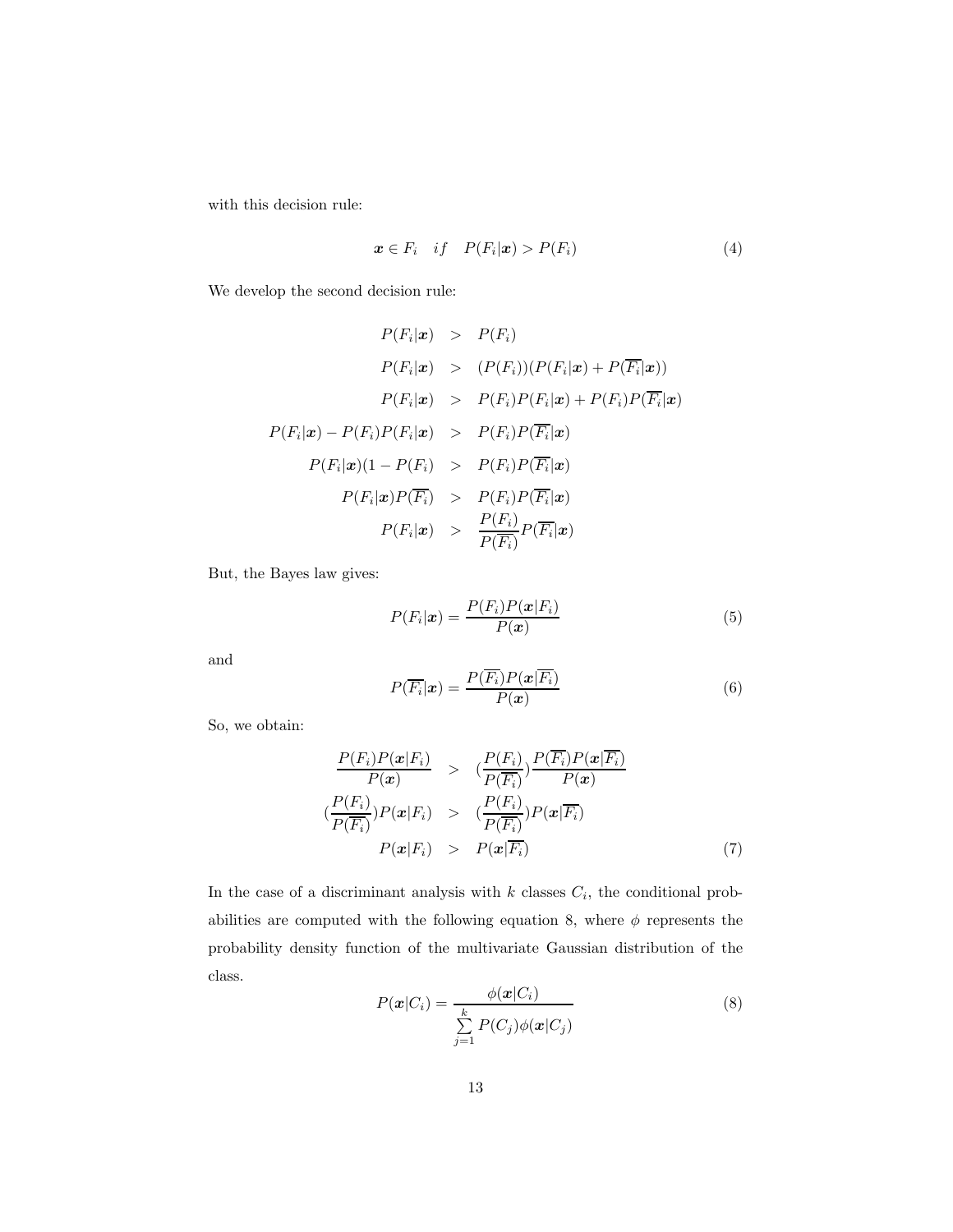So, equation 7 can be written as:

$$
\phi(\mathbf{x}|F_i) > \phi(\mathbf{x}|\overline{F_i}) \tag{9}
$$

We recall that the probability density function of a multivariate Gaussian distribution of dimension p, of parameters  $\mu$  and  $\Sigma$ , of an observation x is given by:

$$
\phi(\boldsymbol{x}) = \frac{e^{-\frac{1}{2}(\boldsymbol{x} - \boldsymbol{\mu})^T \boldsymbol{\Sigma}^{-1}(\boldsymbol{x} - \boldsymbol{\mu})}}{(2\pi)^{p/2} |\boldsymbol{\Sigma}|^{1/2}}
$$
(10)

If the law parameters are  $\mu$  and  $c \times \Sigma$ , then the density function becomes:

$$
\phi(\boldsymbol{x}) = \frac{e^{-\frac{1}{2c}(\boldsymbol{x} - \boldsymbol{\mu})^T \Sigma^{-1}(\boldsymbol{x} - \boldsymbol{\mu})}}{(2\pi)^{p/2} |\Sigma|^{1/2} c^{p/2}}
$$
(11)

In identifying the expression  $(\mathbf{x} - \boldsymbol{\mu})^T \boldsymbol{\Sigma}^{-1} (\mathbf{x} - \boldsymbol{\mu})$  as the  $T^2$  of the observation x, we can write:

$$
\phi(\mathbf{z}|F_i) > \phi(\mathbf{x}|\overline{F_i})
$$
\n
$$
\frac{e^{-\frac{T^2}{2}}}{(2\pi)^{p/2}|\Sigma|^{1/2}} > \frac{e^{-\frac{T^2}{2c}}}{(2\pi)^{p/2}|\Sigma|^{1/2}c^{p/2}}
$$
\n
$$
e^{-\frac{T^2}{2}} > \frac{e^{-\frac{T^2}{2c}}}{c^{p/2}}
$$
\n
$$
-\frac{T^2}{2} > -\frac{T^2}{2c} - \frac{p\ln(c)}{2}
$$
\n
$$
T^2 < \frac{T^2}{c} + p\ln(c)
$$
\n
$$
T^2 < \frac{p\ln(c)}{1-\frac{1}{c}}
$$
\n(12)

However, we search the value(s) of  $c$  allowing the equivalence with the control chart decision rule:  $x \in F_i$  if  $T^2 < CL$ . So, we obtain the following equation for c:

$$
\frac{p\ln(c)}{1-\frac{1}{c}} = LC\tag{13}
$$

Or, equivalently:

$$
1 - c + \frac{pc}{LC} \ln(c) = 0 \tag{14}
$$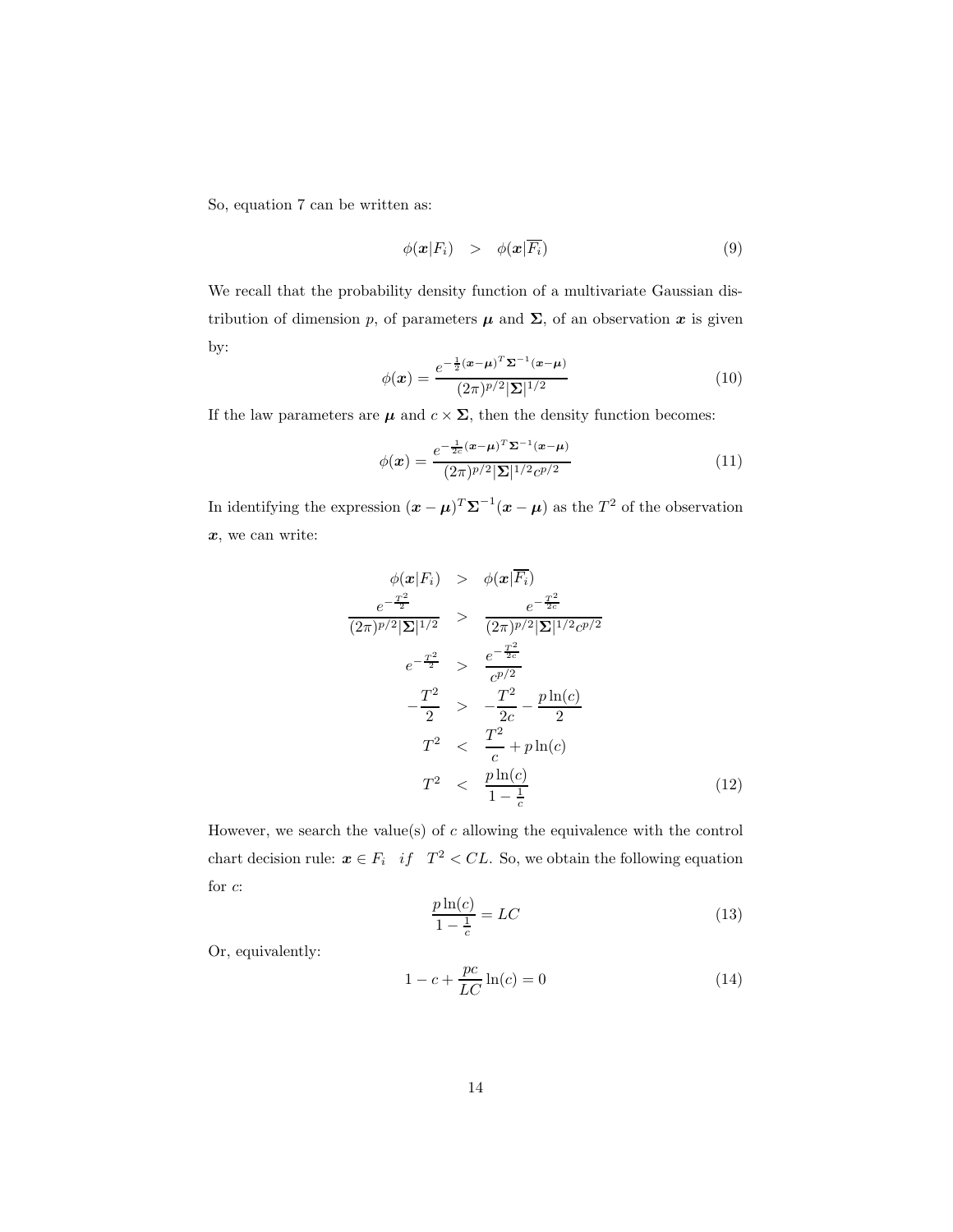### References

- Bakshi, B. R., 1998. Multiscale PCA with application to multivariate statistical process monitoring. AIChE Journal 44, 1596–1610.
- Chiang, L., Kotanchek, M., Kordon, A., 2004. Fault diagnosis based on fisher discriminant analysis and support vector machines. Computers and Chemical Engineering 28 (8), 1389–1401.
- Chiang, L. H., Russell, E. L., Braatz, R. D., 2001. Fault detection and diagnosis in industrial systems. New York: Springer-Verlag.
- Denoeux, T., Masson, M., Dubuisson, B., 1997. Advanced pattern recognition techniques for system monitoring and diagnosis : A survey. Journal Europeen des Systemes Automatises 31 (9-10), 1509–1539.
- Downs, J., Vogel, E., 1993. Plant-wide industrial process control problem. Computers and Chemical Engineering 17 (3), 245–255.
- Duda, R. O., Hart, P. E., Stork, D. G., 2001. Pattern Classification 2nd edition. Wiley.
- Hotelling, H., 1947. Multivariate quality control. Techniques of Statistical Analysis , 111–184.
- Jackson, E. J., 1985. Multivariate quality control. Communication Statistics Theory and Methods 14, 2657 – 2688.
- Jensen, F. V., 1996. An introduction to Bayesian Networks. Taylor and Francis, London, United Kingdom.
- Jensen, F. V., Lauritzen, S. L., Olesen, K. G., 1990. Bayesian updating in causal probabilistic networks by local computations. Computational Statistics Quaterly 4, 269–282.
- Kano, M., Nagao, K., Hasebe, S., Hashimoto, I., Ohno, H., Strauss, R., Bakshi, B., 2002. Comparison of multivariate statistical process monitoring methods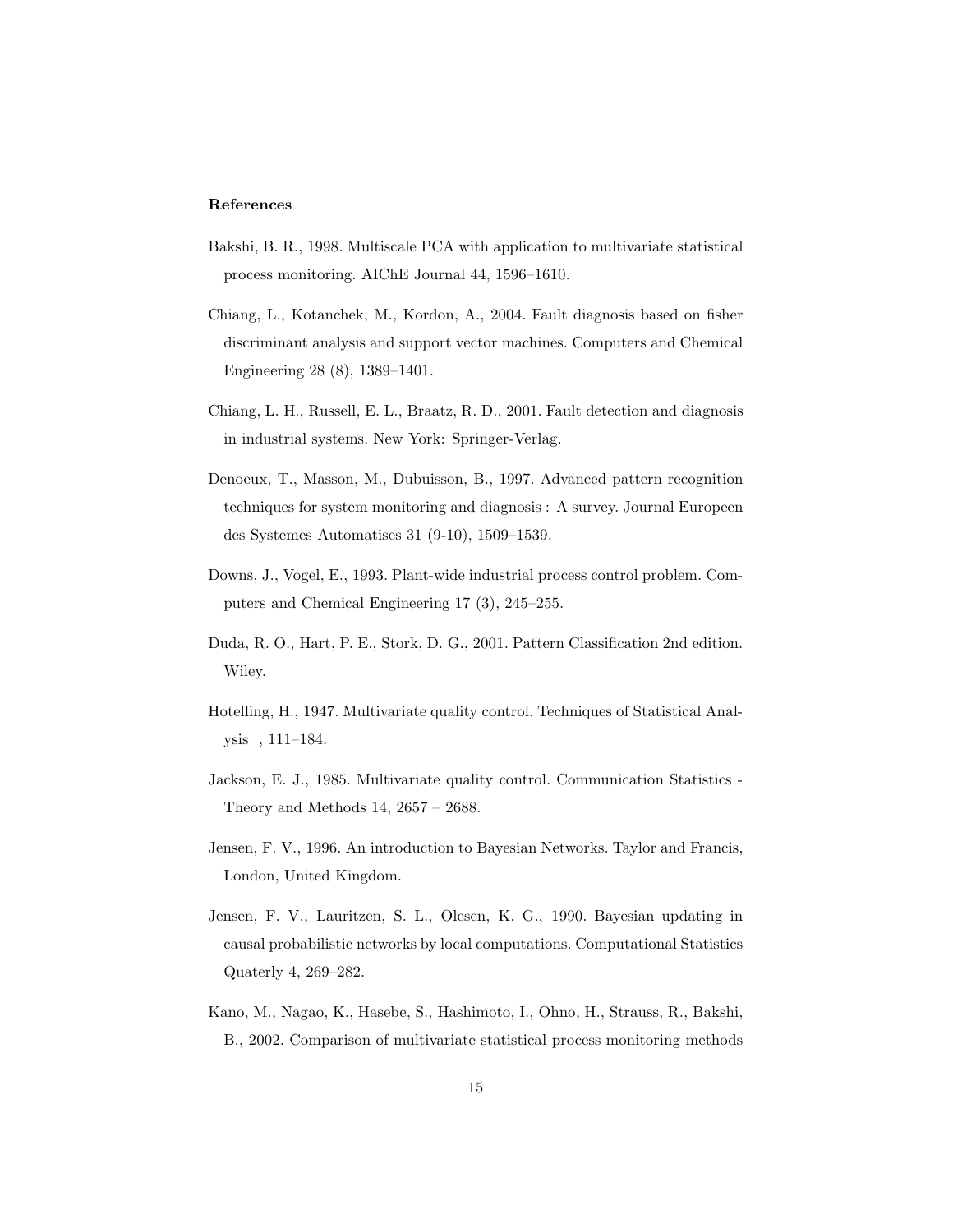with applications to the eastman challenge problem. Computers and Chemical Engineering 26 (2), 161–174.

- Kruger, U., Zhou, Y., Irwin, G., 2004. Improved principal component monitoring of large-scale processes. Journal of Process Control 14 (8), 879–888.
- Kulkarni, A., Jayaraman, V., Kulkarni, B., 2005. Knowledge incorporated support vector machines to detect faults in tennessee eastman process. Computers and Chemical Engineering 29 (10), 2128–2133.
- Lauritzen, S., Jensen, F., 2001. Stable local computation with conditional gaussian distributions. Statistics and Computing 11 (2), 191–203.
- Lyman, P., Georgakis, C., 1995. Plant-wide control of the tennessee eastman problem. Computers and Chemical Engineering 19 (3), 321–331.
- Madsen, A., 2008. Belief update in clg bayesian networks with lazy propagation. International Journal of Approximate Reasoning 49 (2), 503–521.
- Mason, R., Tracy, N., Young, J., 1997. A practical approach for interpreting multivariate  $t^2$  control chart signals. Journal of Quality Technology 29 (4), 396–406.
- Maurya, M. R., Rengaswamy, R., Venkatasubramanian, V., Mar. 2007. Fault diagnosis using dynamic trend analysis: A review and recent developments. Engineering Applications of Artificial Intelligence 20 (2), 133–146.
- McLachlan, G., Basford, K., 1988. Mixture Models: Inference and Applications to Clustering. Marcel Dekker.
- Montgomery, D. C., 1997. Introduction to Statistical Quality Control, Third Edition. John Wiley and Sons.
- Murphy, K. P., 2001. The bayes net toolbox for matlab. In: In Computing Science and Statistics : Proceedings of Interface.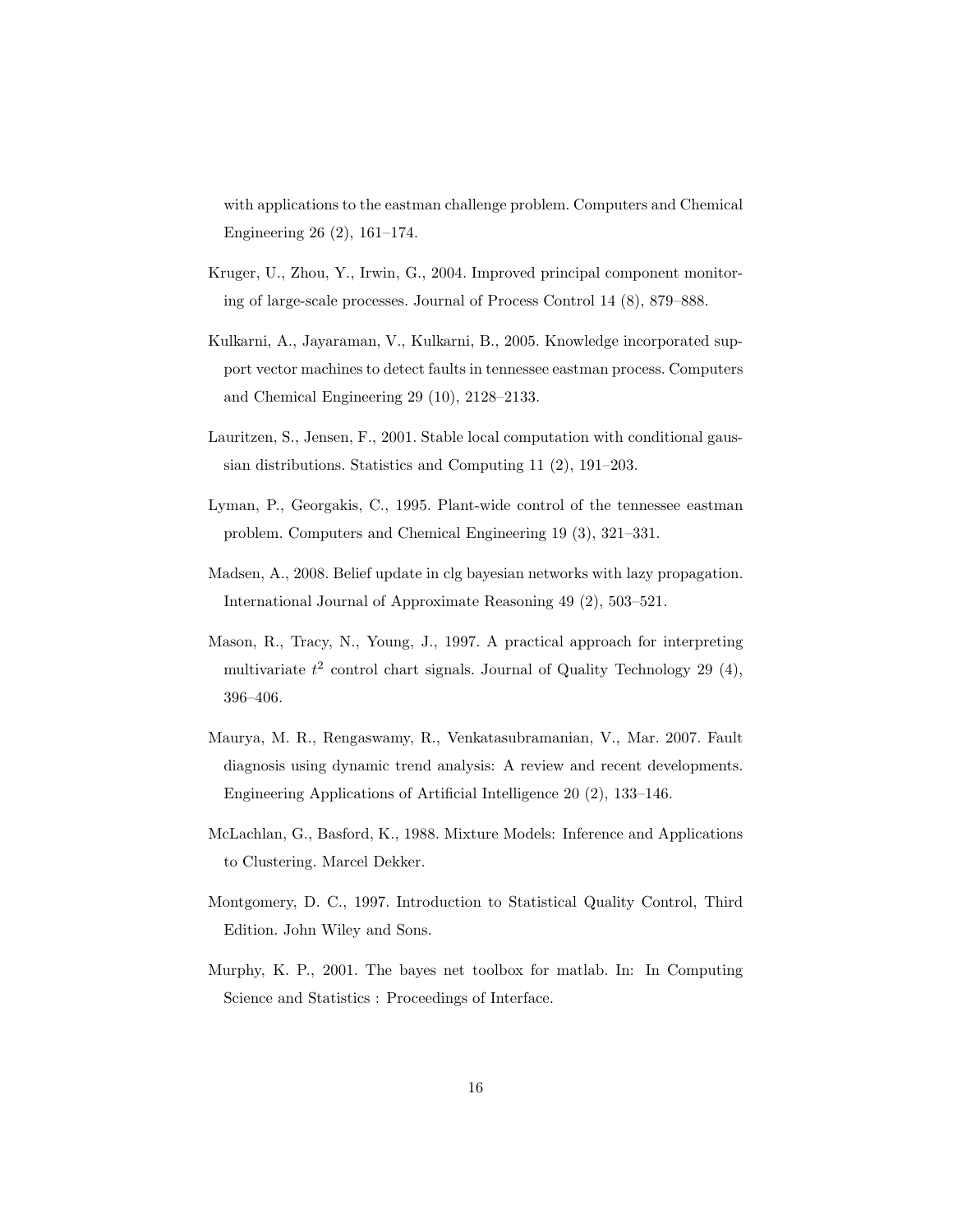- Pearl, J., 1988. Probabilistic Reasoning in Intelligent Systems: Networks of Plausible Inference. Morgan Kaufmann Publishers.
- Pernkopf, F., 2005. Bayesian network classifiers versus selective k-nn classifier. Pattern Recognition 38 (1), 1–10.
- Perzyk, M., Biernacki, R., Kochanski, A., 2005. Modeling of manufacturing processes by learning systems: The naive bayesian classifier versus artificial neural networks. Journal of Materials Processing Technology 164-165, 1430– 1435.
- Ricker, N., 1996. Decentralized control of the tennessee eastman challenge process. Journal of Process Control 6 (4), 205–221.
- Shewhart, W. A., 1931. Economic control of quality of manufactured product. New York : D. Van Nostrand Co.
- Tiplica, T., Verron, S., Kobi, A., Nastac, I., 2006. Fdi in multivariate process with naïve bayesian network in the space of discriminant factors. In: International Conference on Computational Intelligence for Modelling, Control and Automation. Sydney, Australia.
- Venkatasubramanian, V., Rengaswamy, R., Kavuri, S., 2003. A review of process fault detection and diagnosis part ii: Qualitative models and search strategies. Computers and Chemical Engineering 27 (3), 313–326.
- Verron, S., Tiplica, T., Kobi, A., 2007a. Fault detection in a multivariate process with a bayesian network. Quality Assurance 51.
- Verron, S., Tiplica, T., Kobi, A., 2007b. Fault diagnosis of industrial systems with bayesian networks and mutual information. In: European Control Conference. pp. 2304–2311.
- Verron, S., Tiplica, T., Kobi, A., 2007c. Multivariate control charts with a bayesian network. In: 4th International Conference on Informatics in Control, Automation and Robotics (ICINCO). pp. 228–233.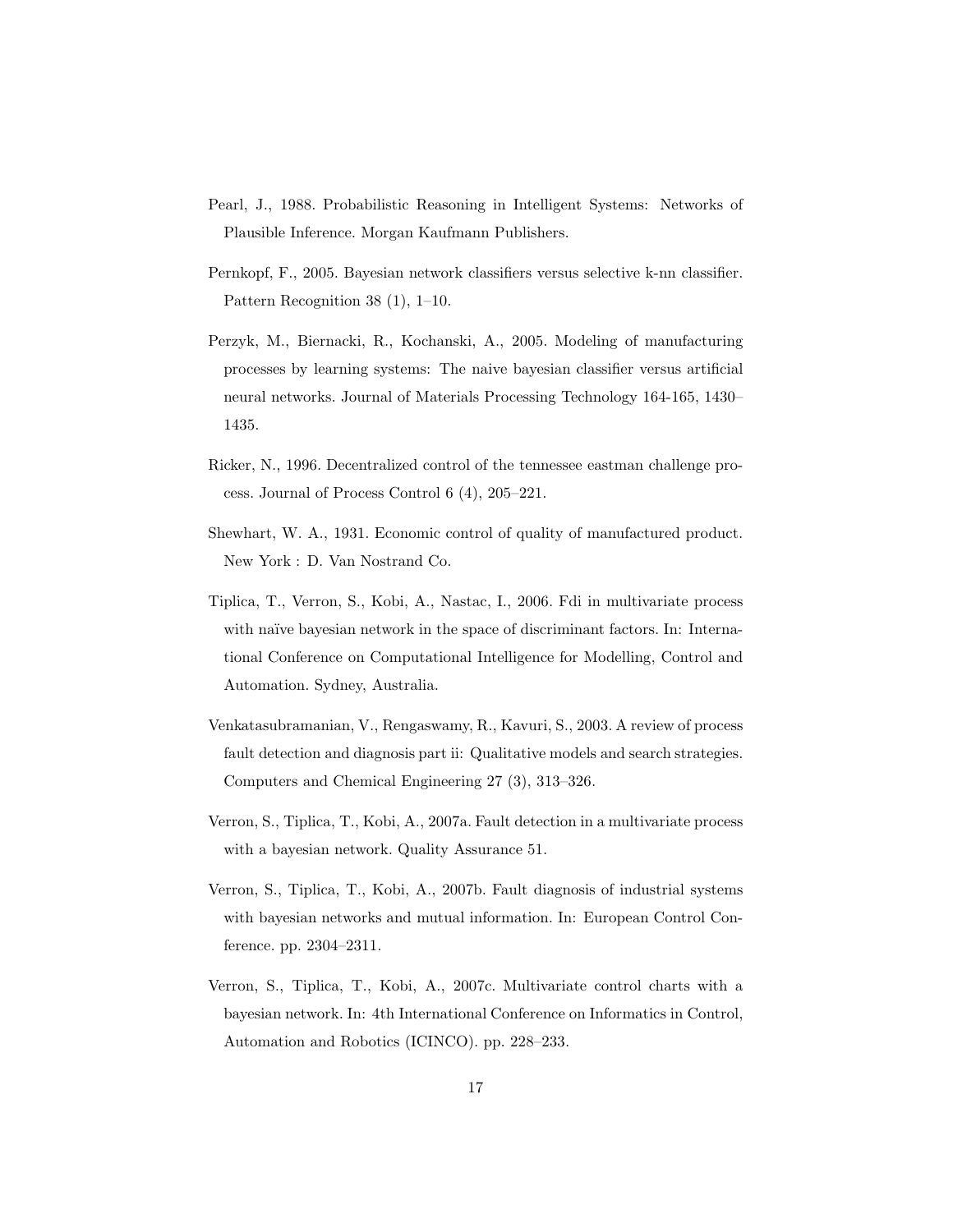- Verron, S., Tiplica, T., Kobi, A., 2007d. Procedure based on mutual information and bayesian networks for fault diagnosis of industrial systems. In: American Control Conference. pp. 420–425.
- Verron, S., Tiplica, T., Kobi, A., Jun. 2008. Fault detection and identification with a new feature selection based on mutual information. Journal of Process Control 18 (5), 479–490.
- Westerhuis, J., Gurden, S., Smilde, A., 2000. Standardized q-statistic for improved sensitivity in the monitoring of residuals in mspc. Journal of Chemometrics 14 (4), 335–349.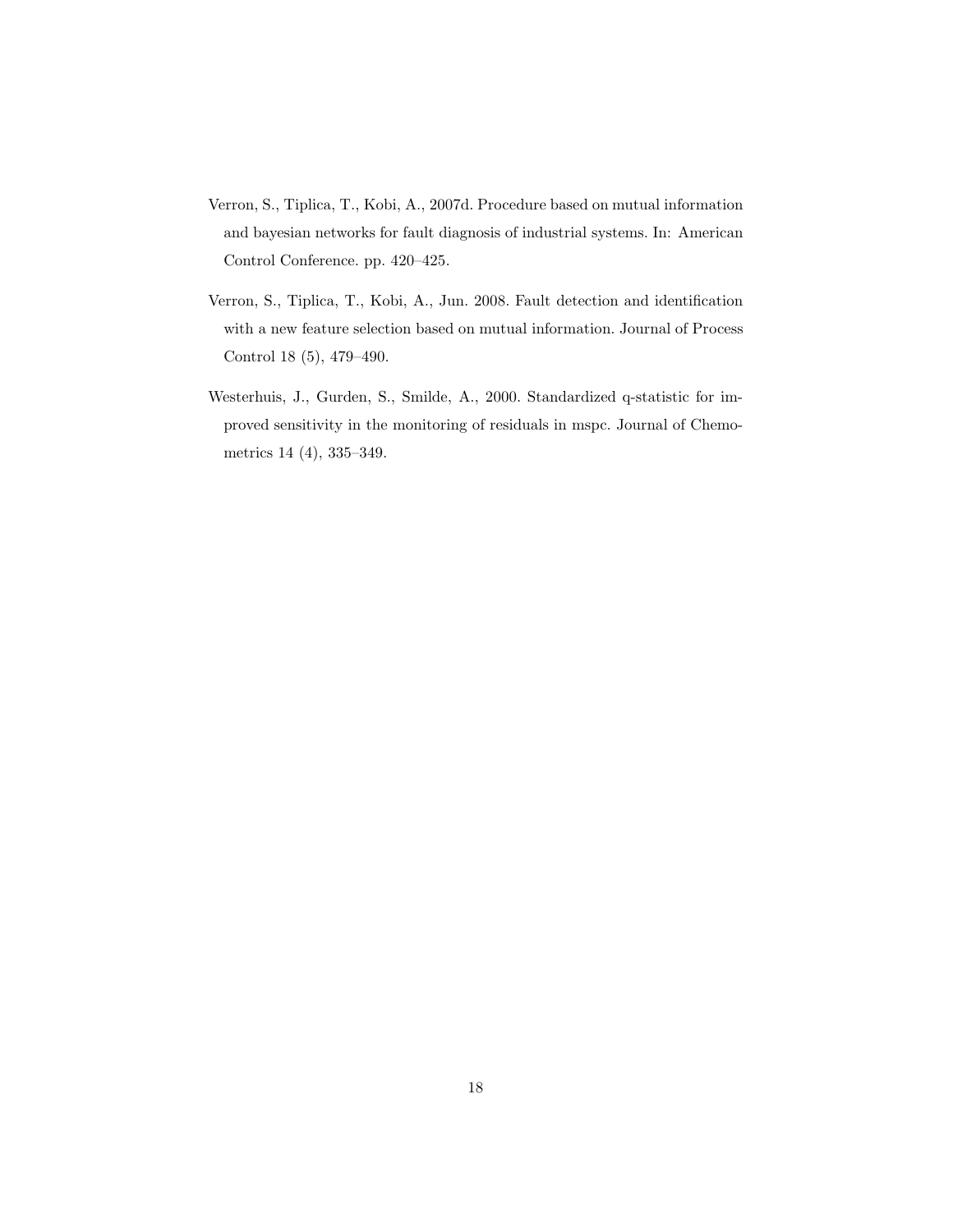## List of Figures

|    | Bivariate system with three different known faults $\ldots \ldots \ldots$ 20  |    |
|----|-------------------------------------------------------------------------------|----|
| 2  | Conditional Gaussian Network equivalent to a discriminant analysis 21         |    |
| -3 | Classification areas of the bivariate system $\ldots \ldots \ldots \ldots$ 22 |    |
| 4  |                                                                               |    |
| .5 | Fault diagnosis with distance rejection in a Bayesian network 24              |    |
| -6 | Fault diagnosis with distance rejection for the bivariate example             | 25 |
|    |                                                                               |    |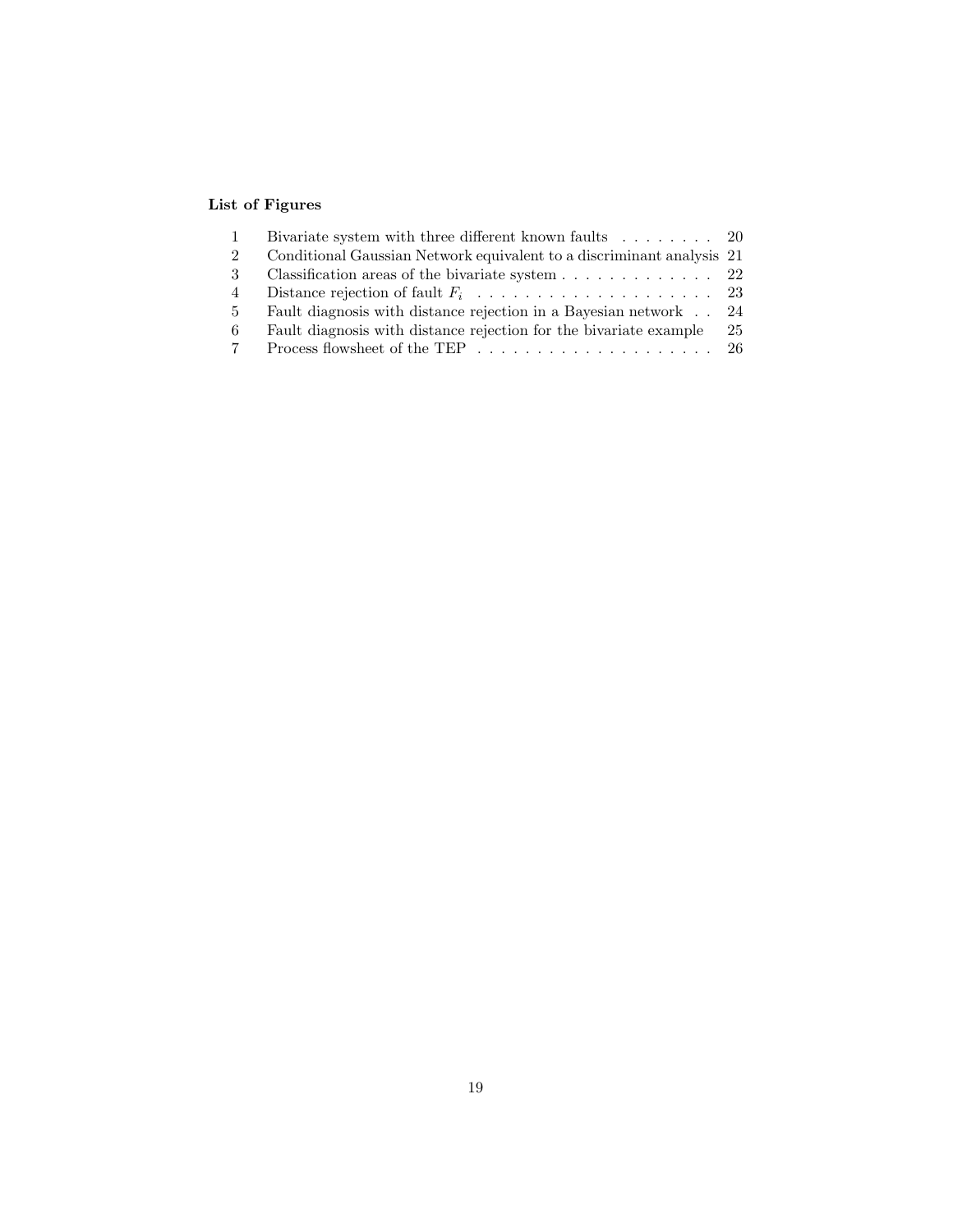

Figure 1: Bivariate system with three different known faults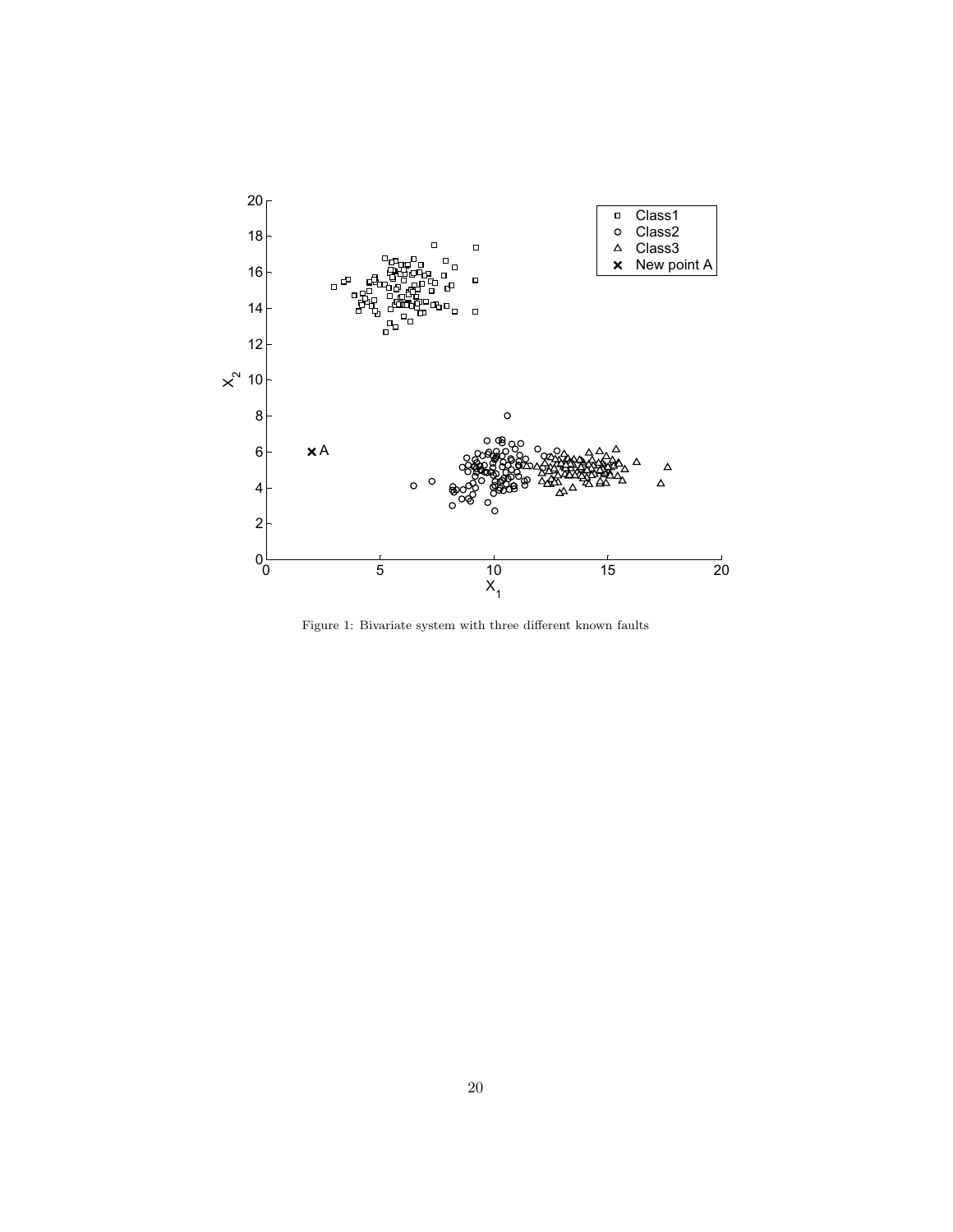

Figure 2: Conditional Gaussian Network equivalent to a discriminant analysis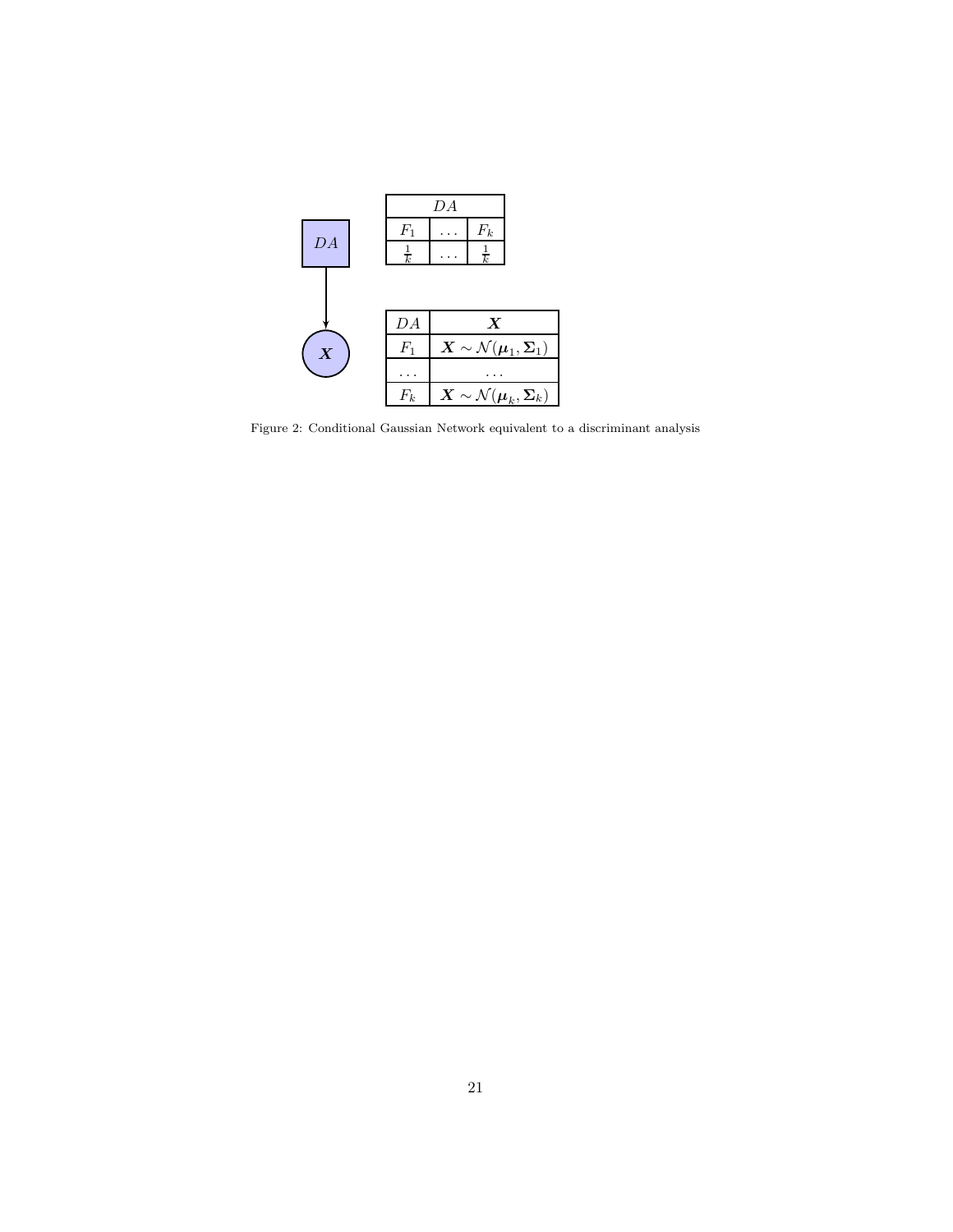

Figure 3: Classification areas of the bivariate system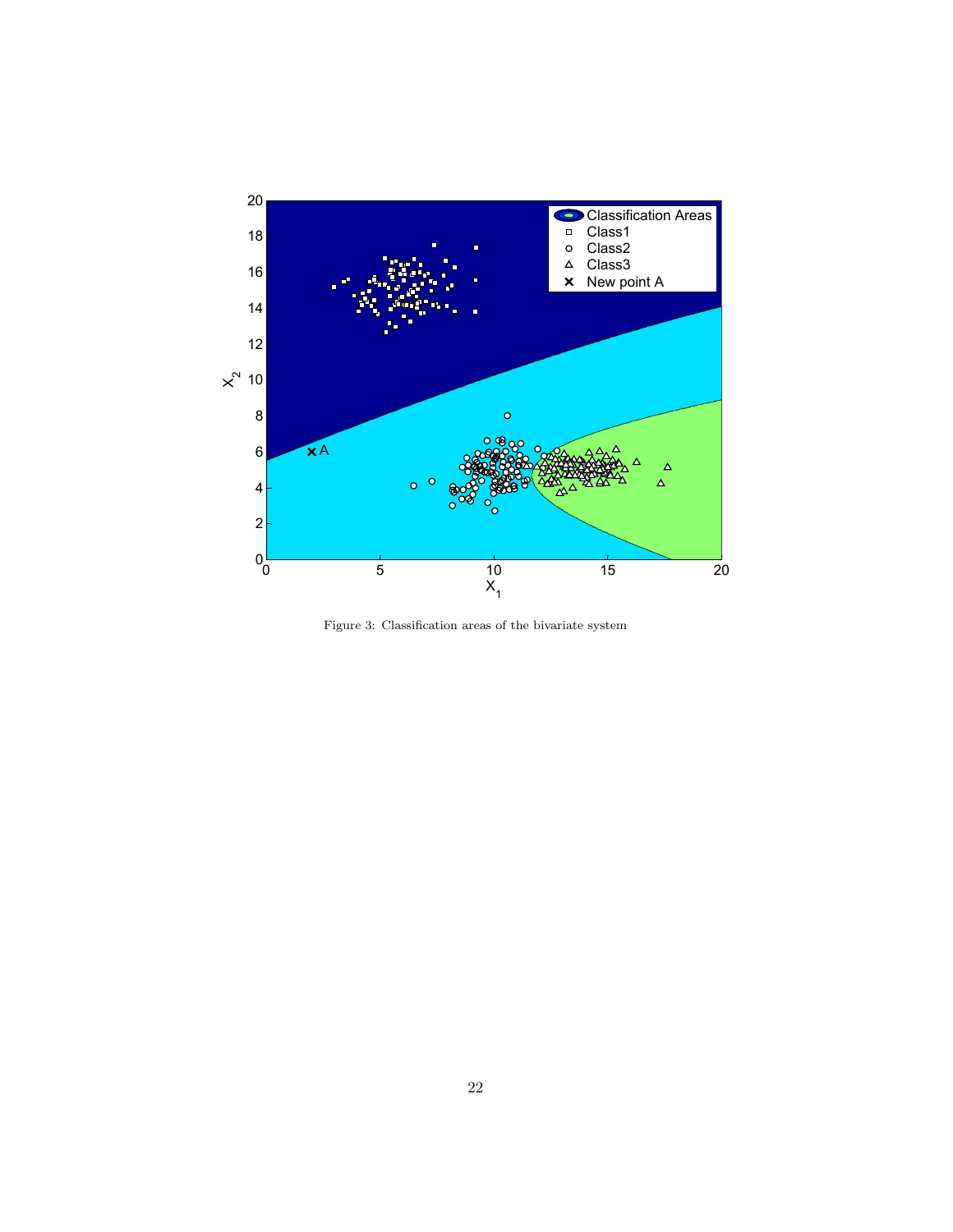|                  |          | $F_i$    |                                                                                       |
|------------------|----------|----------|---------------------------------------------------------------------------------------|
| DA               | True     | False    |                                                                                       |
|                  | $P(F_i)$ | $P(F_i)$ |                                                                                       |
|                  |          |          |                                                                                       |
|                  | $F_i$    |          | $\boldsymbol{X}$                                                                      |
| $\boldsymbol{X}$ | True     |          | $\boldsymbol{X} \sim \mathcal{N}(\boldsymbol{\mu}_i, \boldsymbol{\Sigma}_i)$          |
|                  | False    |          | $\boldsymbol{X} \sim \mathcal{N}(\boldsymbol{\mu}_i, c \times \boldsymbol{\Sigma}_i)$ |

Figure 4: Distance rejection of fault  $F_i$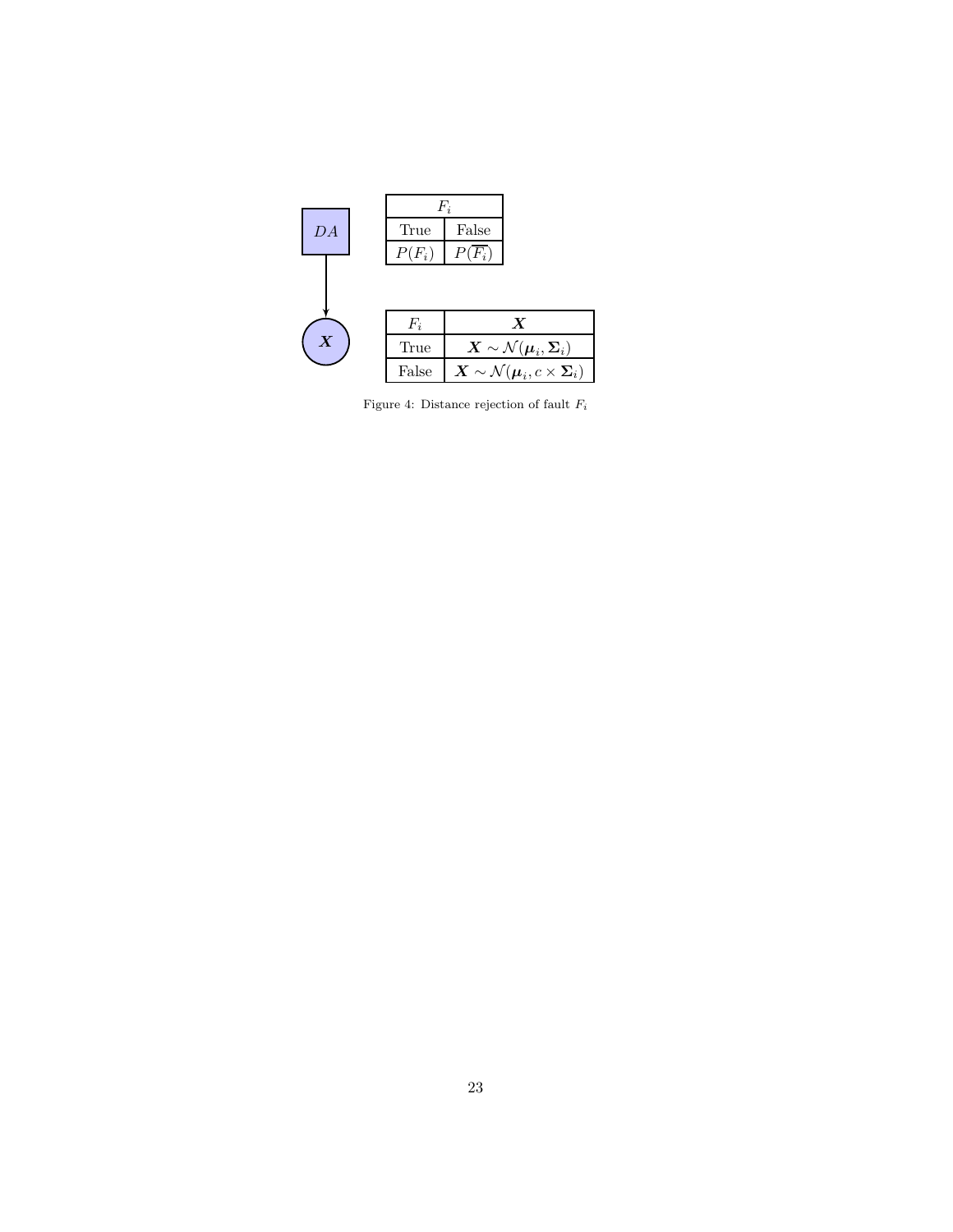

Figure 5: Fault diagnosis with distance rejection in a Bayesian network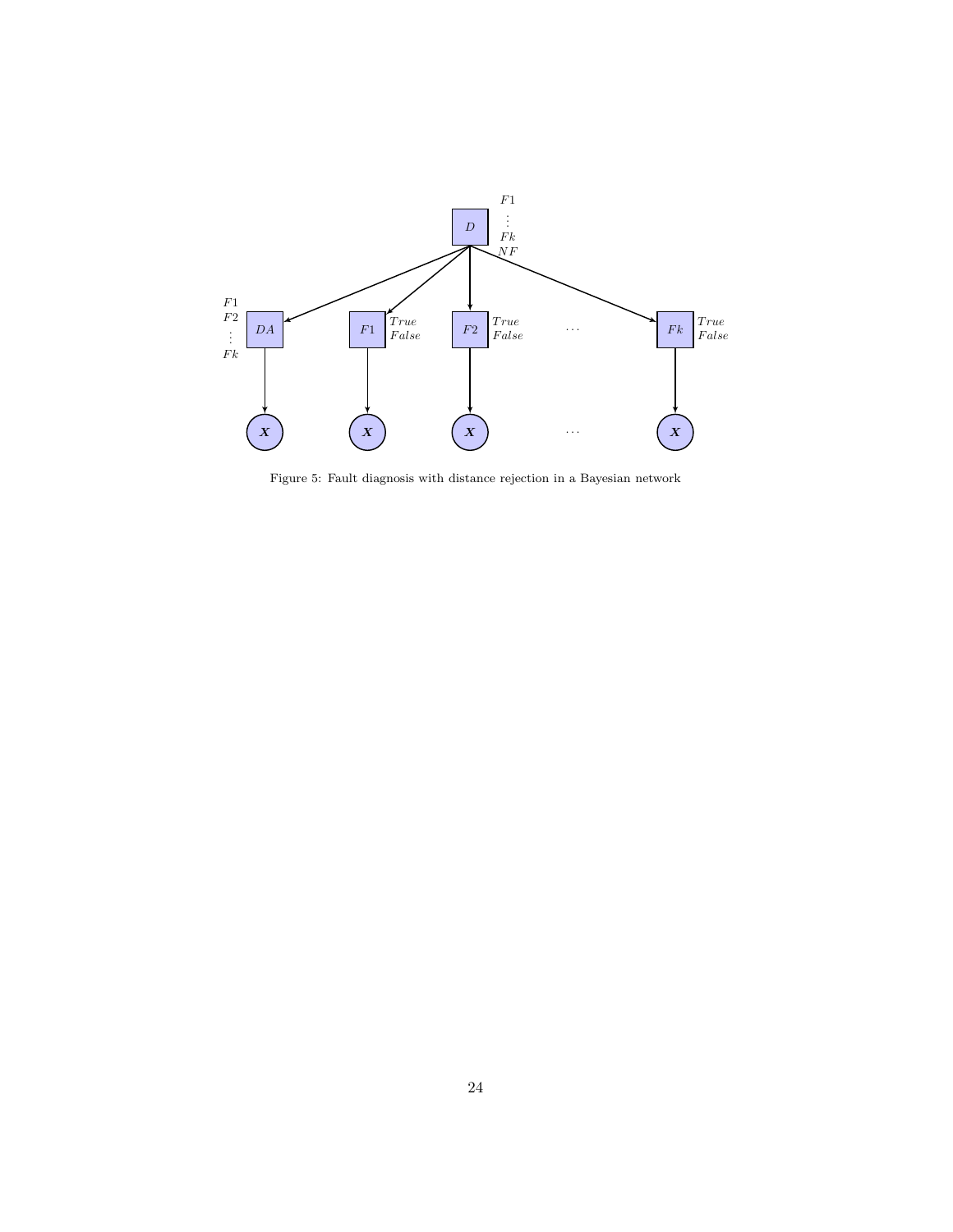

Figure 6: Fault diagnosis with distance rejection for the bivariate example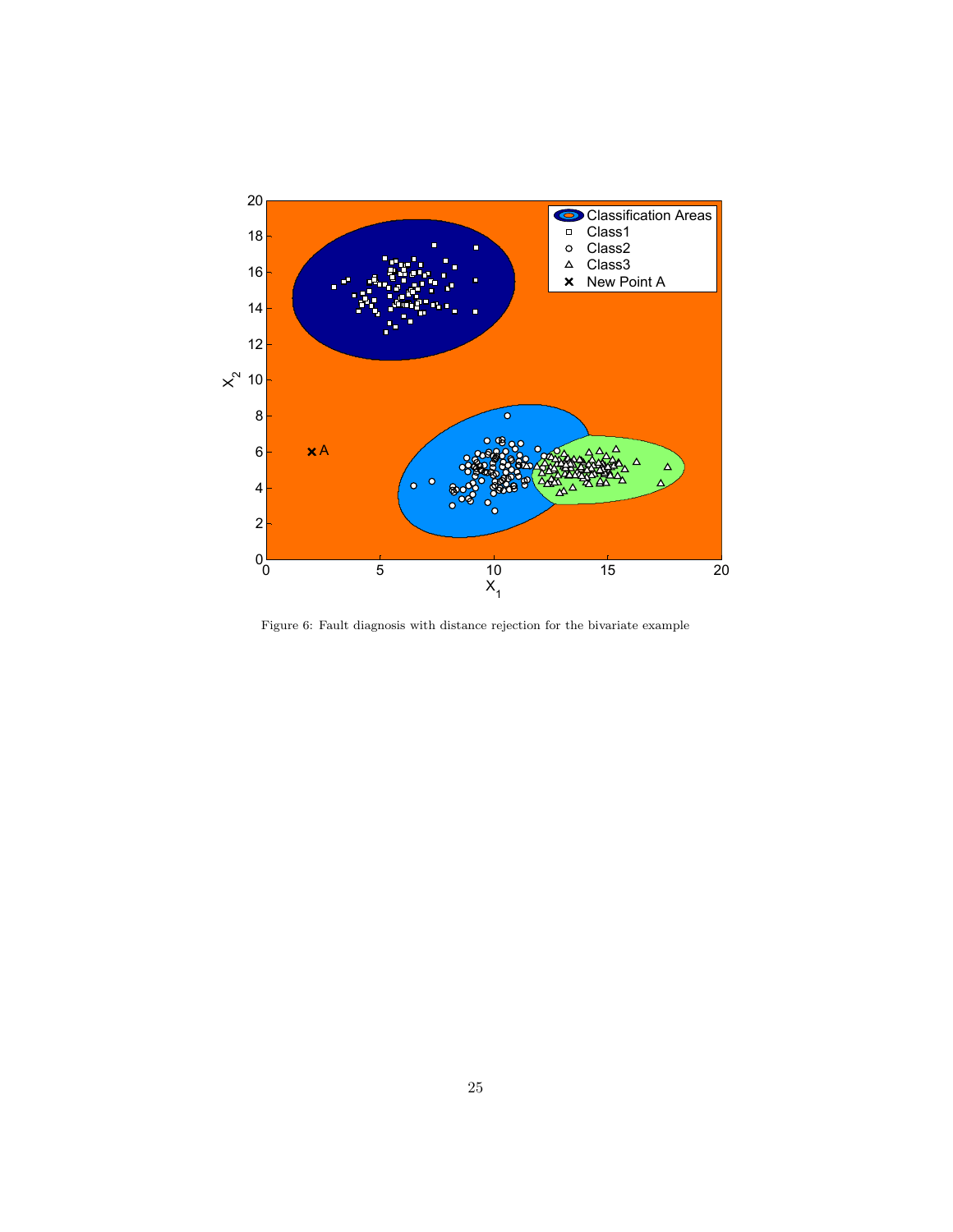

Figure 7: Process flowsheet of the TEP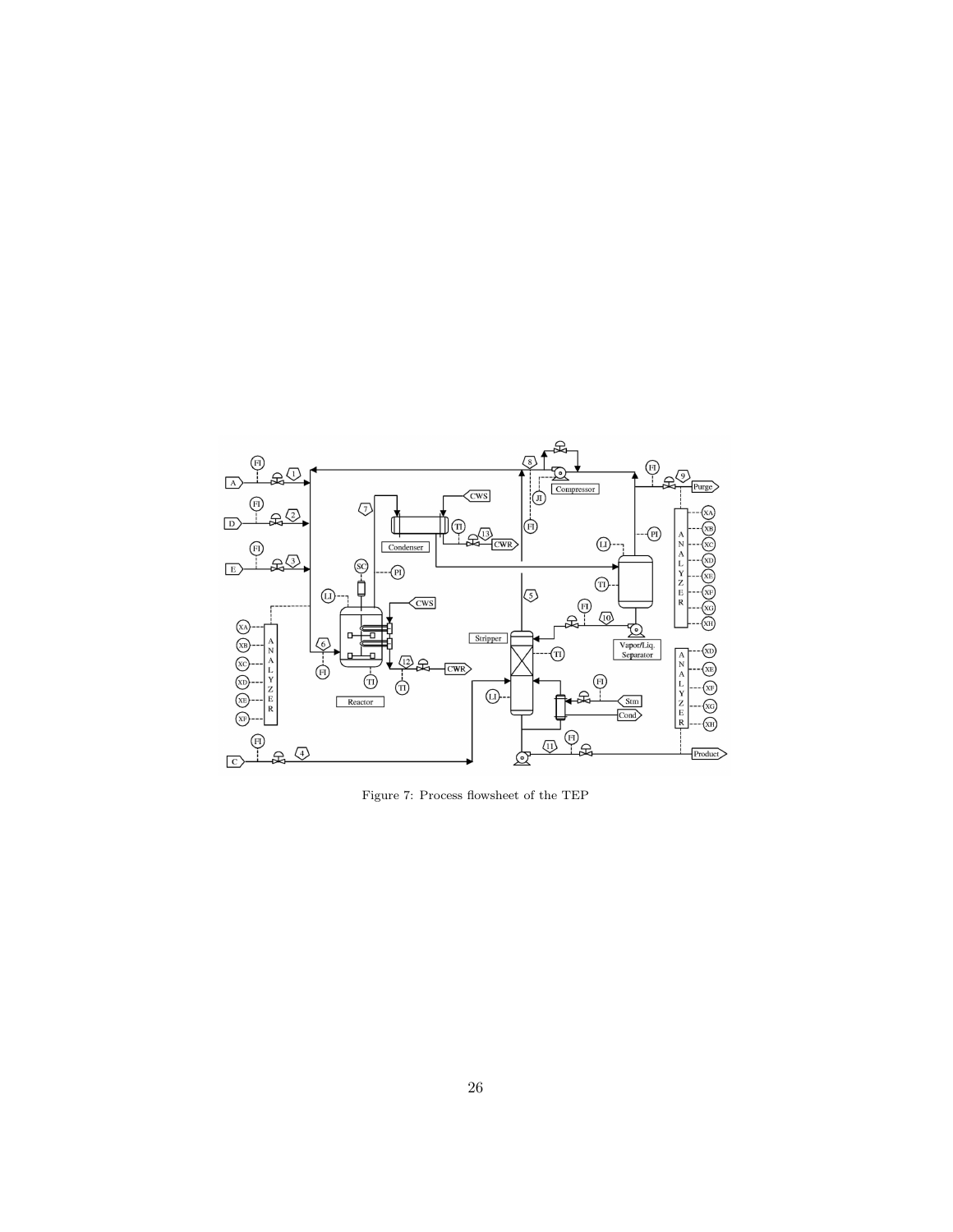### List of Tables

| $\mathbf{1}$   | CPT of a discrete node with discrete parents $\ldots \ldots \ldots$ 28        |  |
|----------------|-------------------------------------------------------------------------------|--|
| 2              | CPT of a Gaussian node with discrete parents $\ldots \ldots \ldots$ 29        |  |
| 3              | A priori probabilities table of the node $D \dots \dots \dots \dots \dots$ 30 |  |
| 4              |                                                                               |  |
| $5^{\circ}$    |                                                                               |  |
| 6              |                                                                               |  |
| $7\phantom{.}$ | Misclassification rate of the different methods $\dots \dots \dots \dots$ 34  |  |
| 8              |                                                                               |  |
| 9              | Confusion matrix of CGN with distance rejection $\ldots \ldots \ldots$ 36     |  |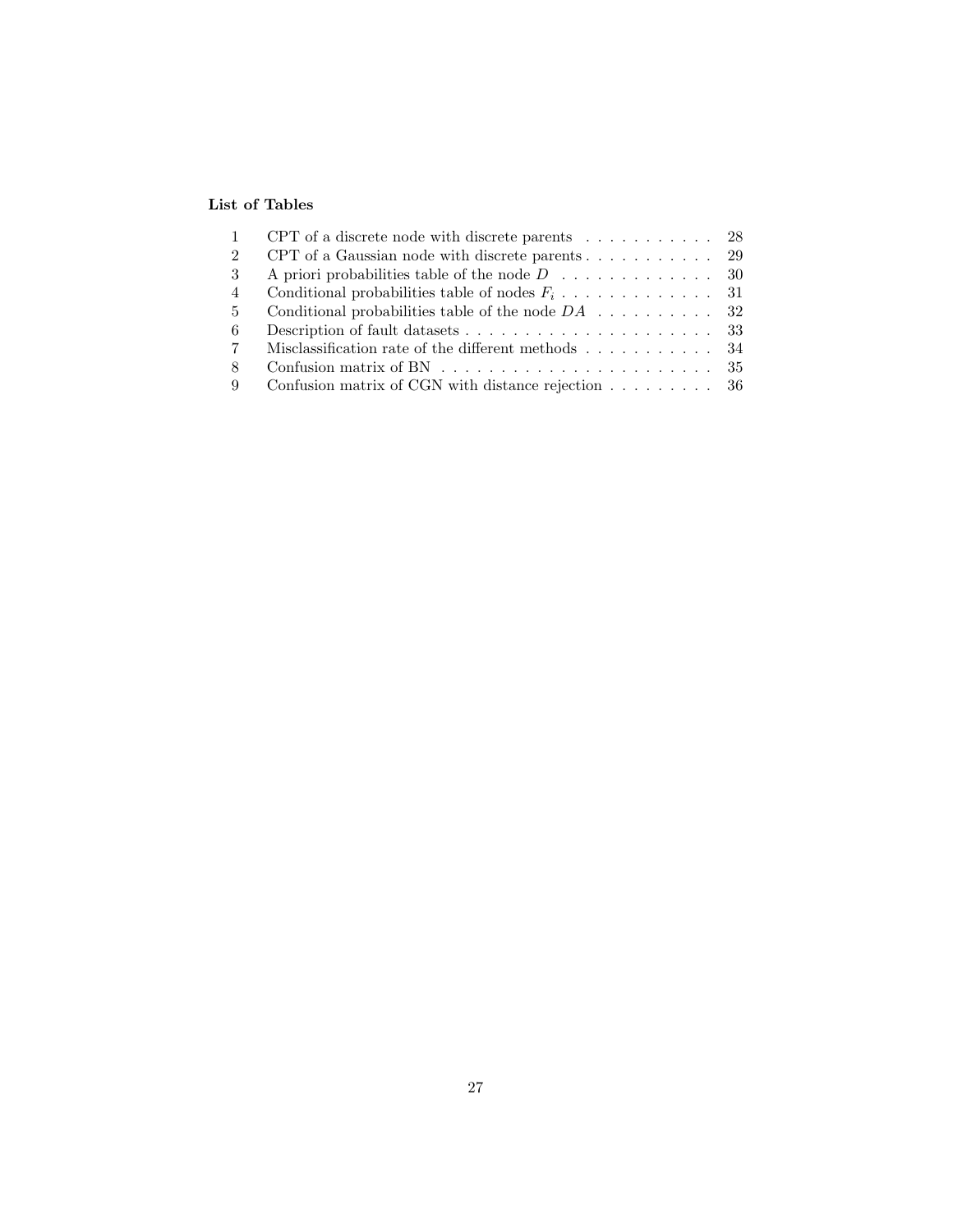| А     | 01           | b2           |  | Dь                        |  |  |  |
|-------|--------------|--------------|--|---------------------------|--|--|--|
| $a_1$ | $P(b_1 a_1)$ | $P(b_2 a_1)$ |  | $P(b_b a_1)$              |  |  |  |
| $a_2$ | $P(b_1 a_2)$ | $P(b_2 a_2)$ |  | $P(b_b a_2)$              |  |  |  |
|       |              |              |  |                           |  |  |  |
| $a_a$ | $P(b_1 a_a)$ | $P(b_2 a_a)$ |  | $P(b_b a_{\underline a})$ |  |  |  |

Table 1: CPT of a discrete node with discrete parents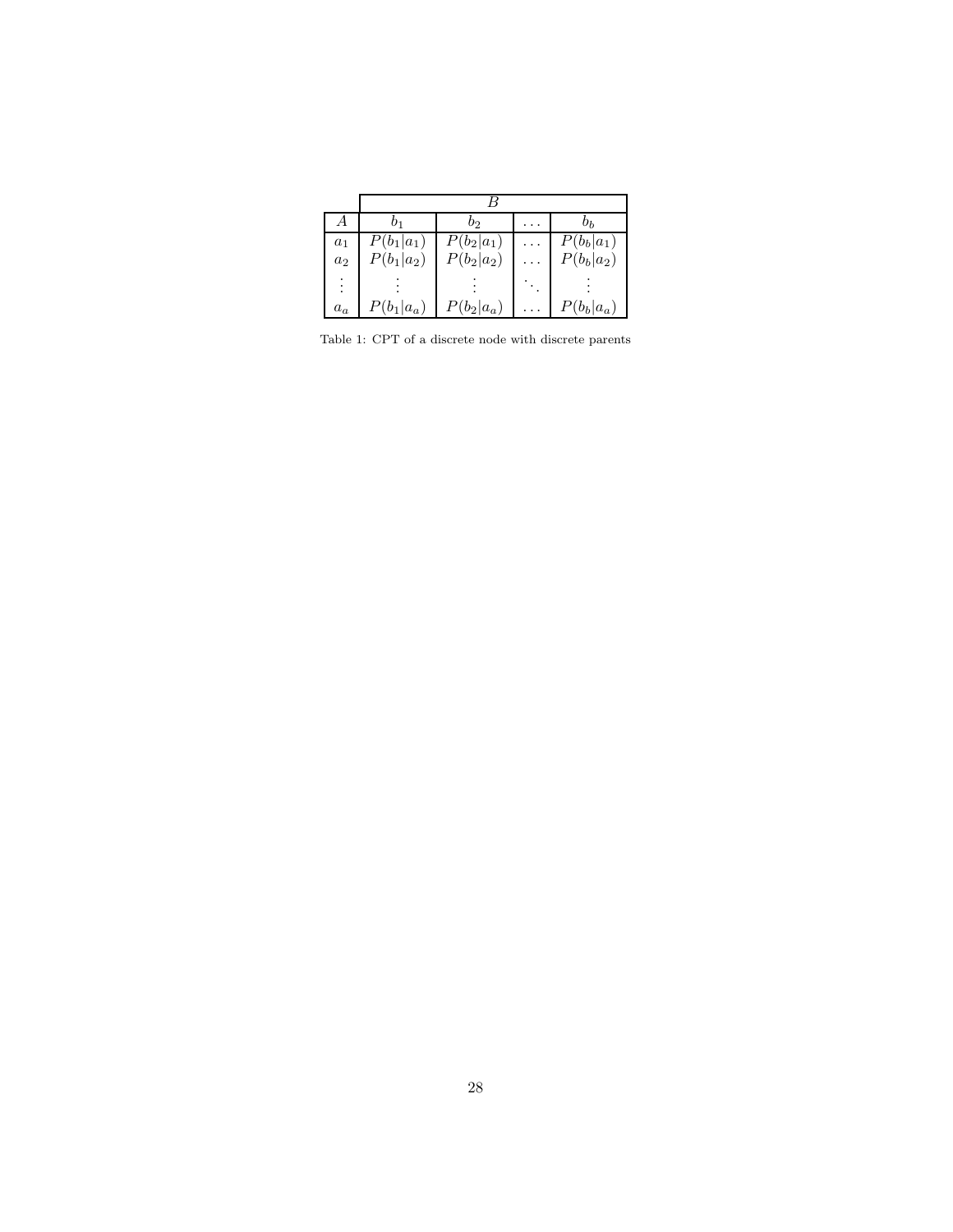| $a_1$ | $\overline{P}(B a_1) \sim \mathcal{N}(\mu_{a_1}, \Sigma_{a_1})$ |
|-------|-----------------------------------------------------------------|
| $a_2$ | $\overline{P(B a_2)} \sim \mathcal{N}(\mu_{a_2}, \Sigma_{a_2})$ |
|       |                                                                 |
| $a_a$ | $\overline{P(B a_a)} \sim \mathcal{N}(\mu_{a_a}, \Sigma_{a_a})$ |

Table 2: CPT of a Gaussian node with discrete parents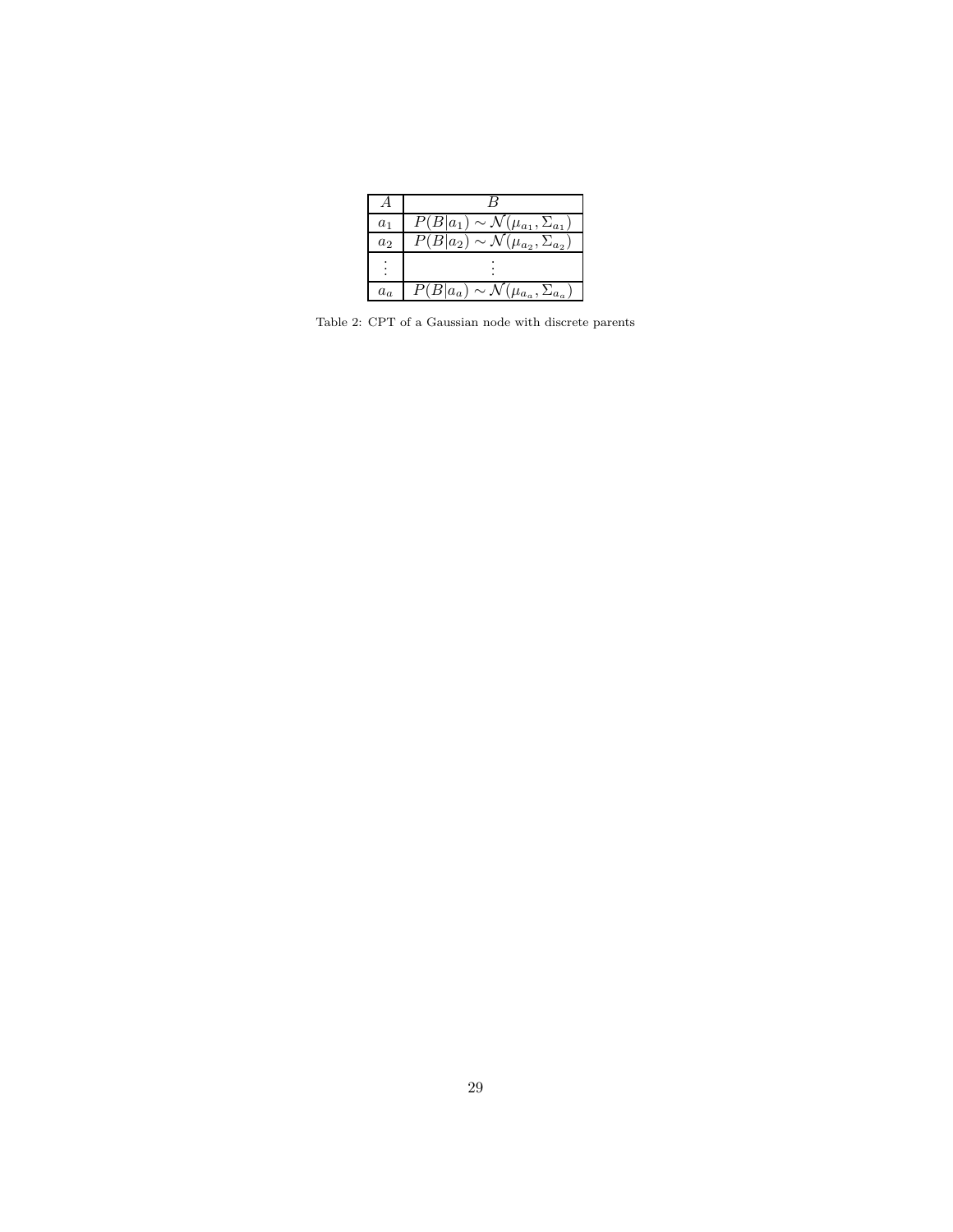| ι,         |  |          |      |  |  |  |  |
|------------|--|----------|------|--|--|--|--|
|            |  | $F_k$    | V F' |  |  |  |  |
| $\sqrt{2}$ |  | $\kappa$ |      |  |  |  |  |

Table 3: A priori probabilities table of the node  ${\cal D}$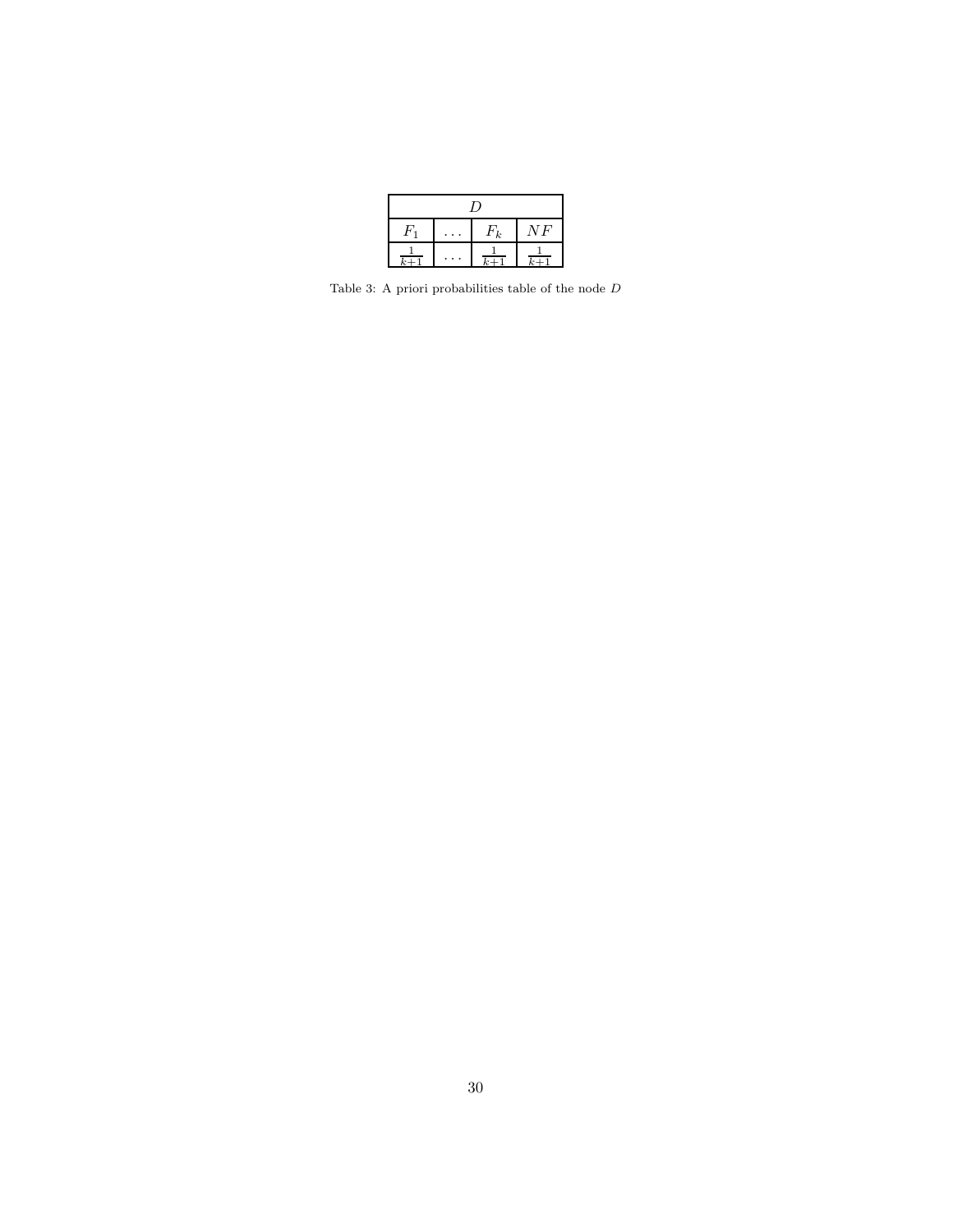|           |                  | $F_i$            |
|-----------|------------------|------------------|
| D         | True             | False            |
| $F_1$     | $\overline{0}$   | 1                |
| $F_2$     | $\overline{0}$   | 1                |
|           |                  |                  |
| $F_{i-1}$ | $\overline{0}$   | 1                |
| $F_i$     | 1                | $\boldsymbol{0}$ |
| $F_{i+1}$ | $\overline{0}$   | 1                |
|           |                  |                  |
| $F_{k-1}$ | $\boldsymbol{0}$ | 1                |
| $F_k$     | $\overline{0}$   | 1                |
| NF        | 0                | 1                |

Table 4: Conditional probabilities table of nodes  $\mathcal{F}_i$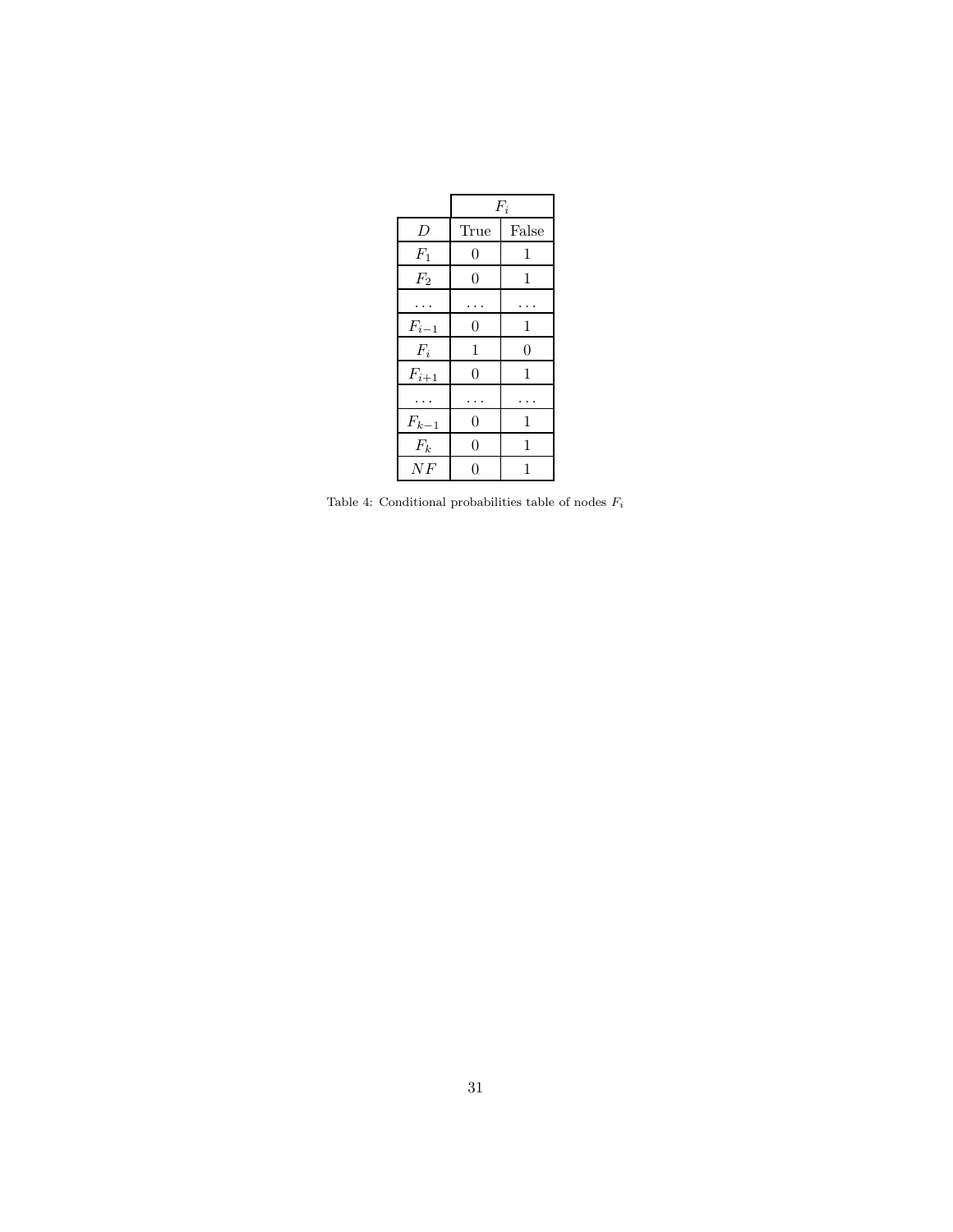|                       |                  | DA               |          |                  |                |                  |          |                       |                  |
|-----------------------|------------------|------------------|----------|------------------|----------------|------------------|----------|-----------------------|------------------|
| $\boldsymbol{D}$      | $F_1$            | $F_2$            | .        | $F_{i-1}$        | $F_i$          | $F_{i+1}$        | .        | $F_{k-\underline{1}}$ | $F_k$            |
| $F_1$                 | 1                | $\boldsymbol{0}$ | .        | $\theta$         | $\overline{0}$ | $\boldsymbol{0}$ | $\cdots$ | $\overline{0}$        | $\theta$         |
| F <sub>2</sub>        | $\theta$         | 1                | $\cdots$ | $\theta$         | $\theta$       | $\theta$         | $\cdots$ | $\boldsymbol{0}$      | $\theta$         |
| $\cdots$              | .                | .                | $\cdots$ | $\cdots$         | $\cdots$       | $\cdots$         | .        | $\cdots$              |                  |
| $F_{i-1}$             | $\boldsymbol{0}$ | $\theta$         | .        | $\mathbf{1}$     | $\theta$       | $\theta$         | .        | $\overline{0}$        | $\theta$         |
| $F_i$                 | $\theta$         | $\theta$         | $\cdots$ | $\theta$         | 1              | $\theta$         | $\cdots$ | $\overline{0}$        | $\theta$         |
| $F_{i+1}$             | $\boldsymbol{0}$ | $\boldsymbol{0}$ | $\cdots$ | $\boldsymbol{0}$ | $\theta$       | $\mathbf{1}$     | .        | $\boldsymbol{0}$      | $\boldsymbol{0}$ |
| $\cdots$              | .                | .                | .        | .                | .              | .                | .        | .                     | $\cdots$         |
| $F_{k-\underline{1}}$ | $\theta$         | $\theta$         | $\cdots$ | $\boldsymbol{0}$ | $\theta$       | $\boldsymbol{0}$ | $\cdots$ | $\mathbf{1}$          | $\overline{0}$   |
| $F_k$                 | $\theta$         | $\boldsymbol{0}$ | $\cdots$ | $\theta$         | $\overline{0}$ | $\theta$         | $\cdots$ | $\boldsymbol{0}$      | 1                |
| ΝF                    | $\frac{1}{k}$    | $\frac{1}{k}$    | $\cdots$ | $\frac{1}{k}$    | $\frac{1}{k}$  | $\frac{1}{k}$    | $\cdots$ | $\frac{1}{k}$         | $\frac{1}{k}$    |

Table 5: Conditional probabilities table of the node  $\bar{D}A$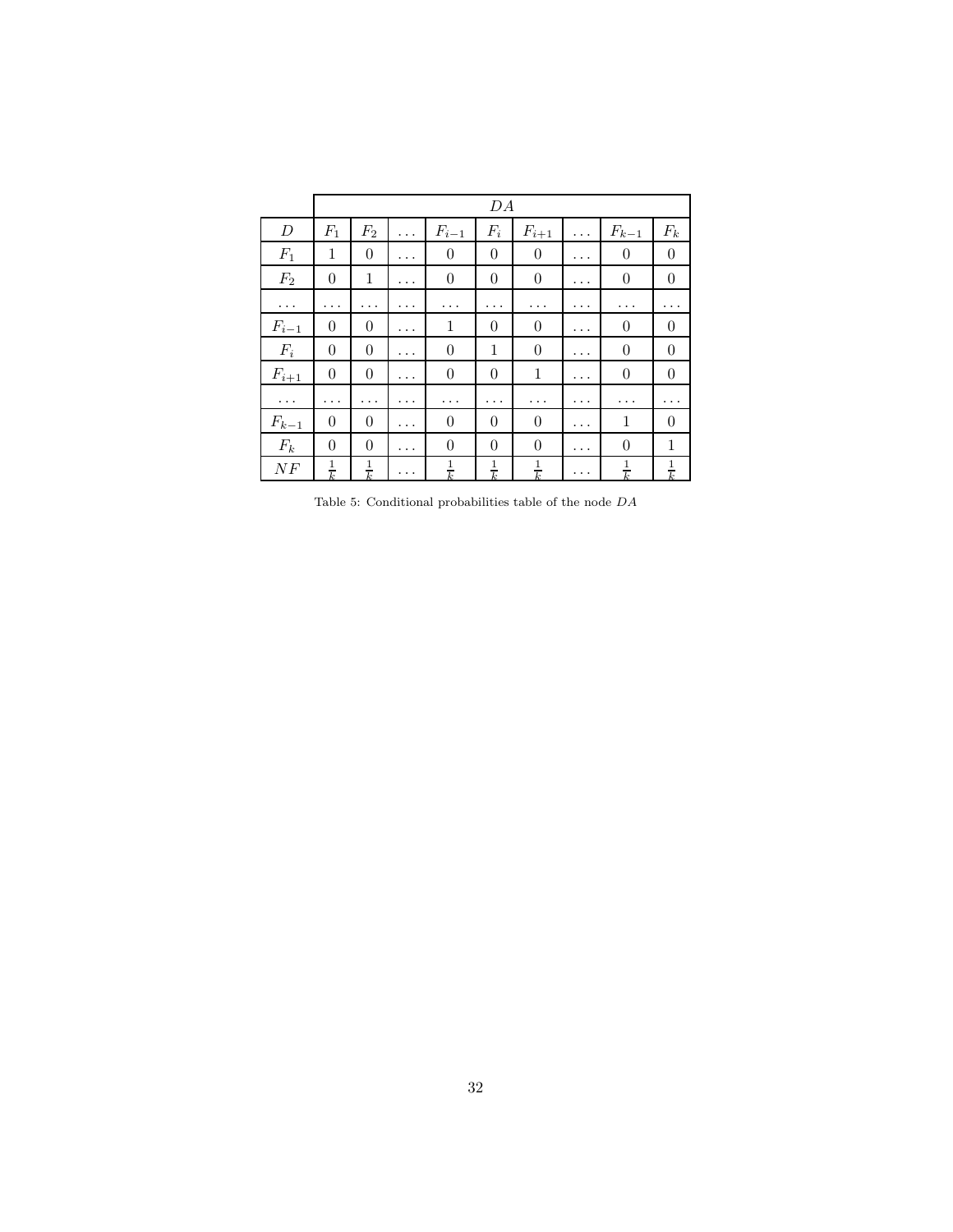|                | Class Fault type                                                             | Train<br>data | Test<br>data |
|----------------|------------------------------------------------------------------------------|---------------|--------------|
|                | Fault 4: step change in the reactor cooling<br>water inlet temperature       | 480           | 800          |
| $\overline{2}$ | Fault 9: random variation in D feed tem-<br>perature                         | 480           | 800          |
| 3              | Fault 11: random variation in the reactor<br>cooling water inlet temperature | 480           | 800          |

Table 6: Description of fault datasets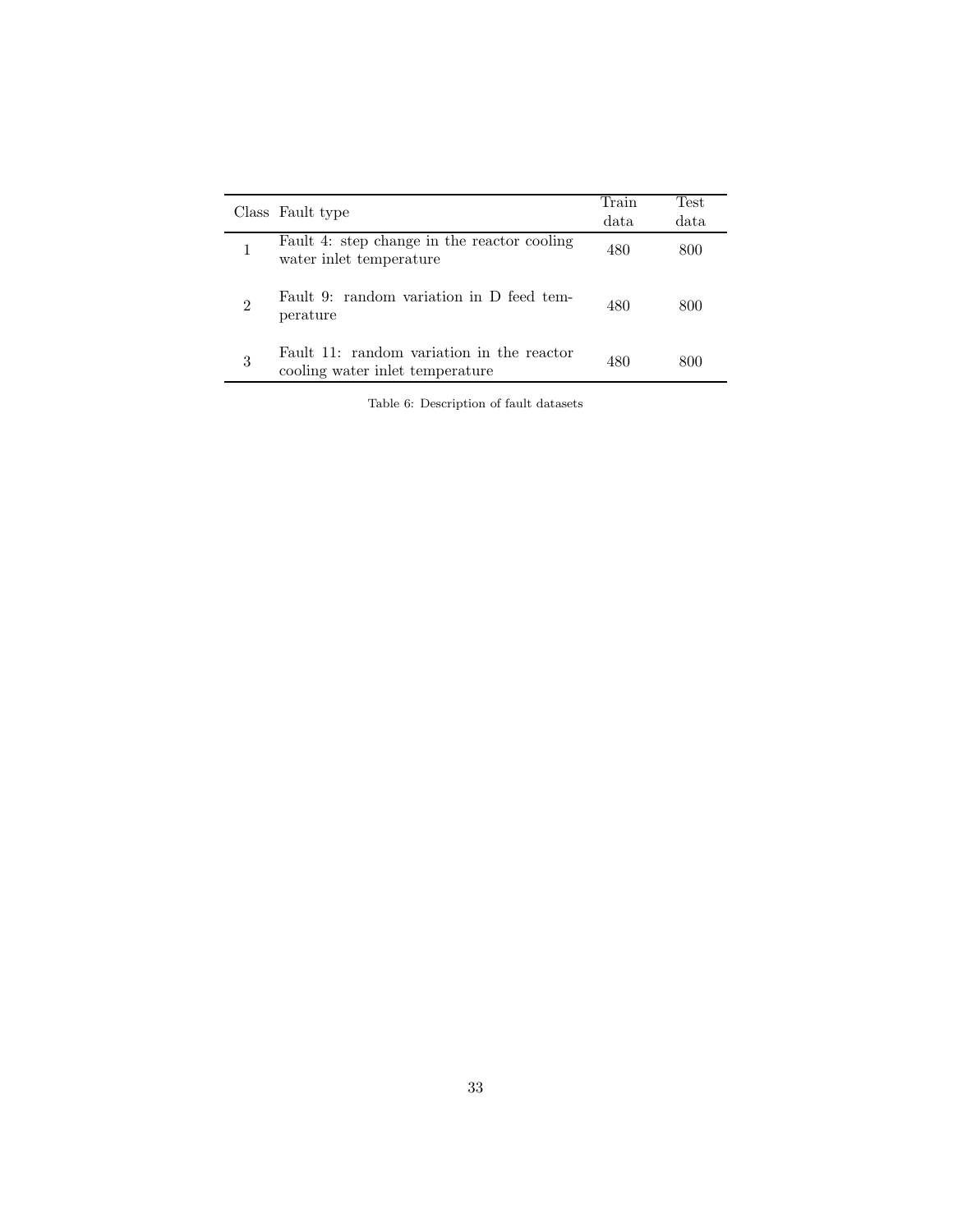| Method            | FDA. | SVM | <b>PSVM</b> | <b>ISVM</b> | RN        |
|-------------------|------|-----|-------------|-------------|-----------|
| Misclassification | 38%  | 44% | $35\%$      | 29.86%      | $18.87\%$ |
| rate              |      |     |             |             |           |

Table 7: Misclassification rate of the different methods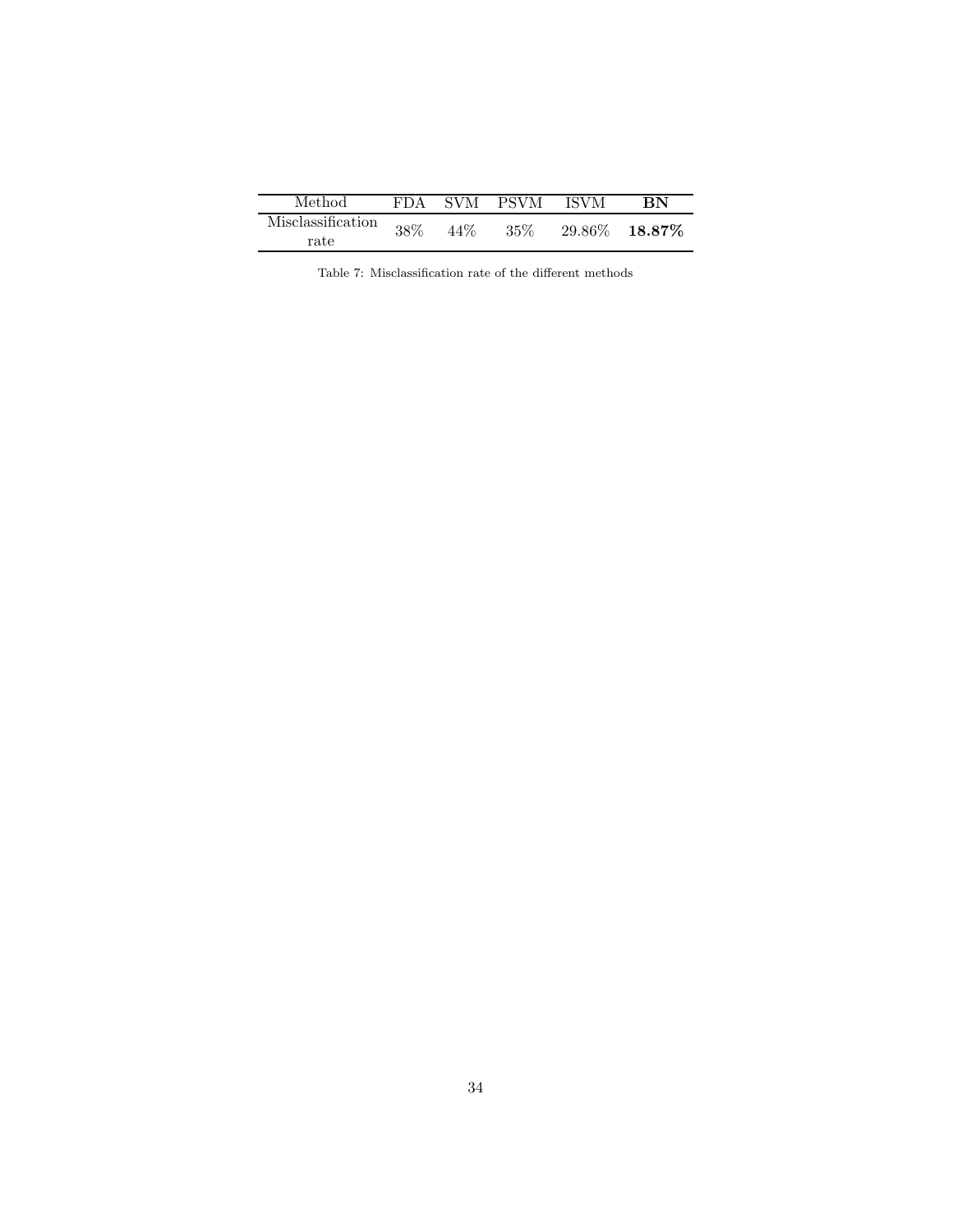| Class                           | Fault 4 | Fault 9 Fault 11 |     | Total |  |  |
|---------------------------------|---------|------------------|-----|-------|--|--|
| Fault 4                         | 659     |                  | 28  | 687   |  |  |
| Fault 9                         |         | 582              | 66  | 648   |  |  |
| Fault 11                        | 141     | 218              | 706 | 1065  |  |  |
| Total                           | 800     | 800              | 800 | 2400  |  |  |
|                                 |         |                  |     |       |  |  |
| Table 8: Confusion matrix of BN |         |                  |     |       |  |  |